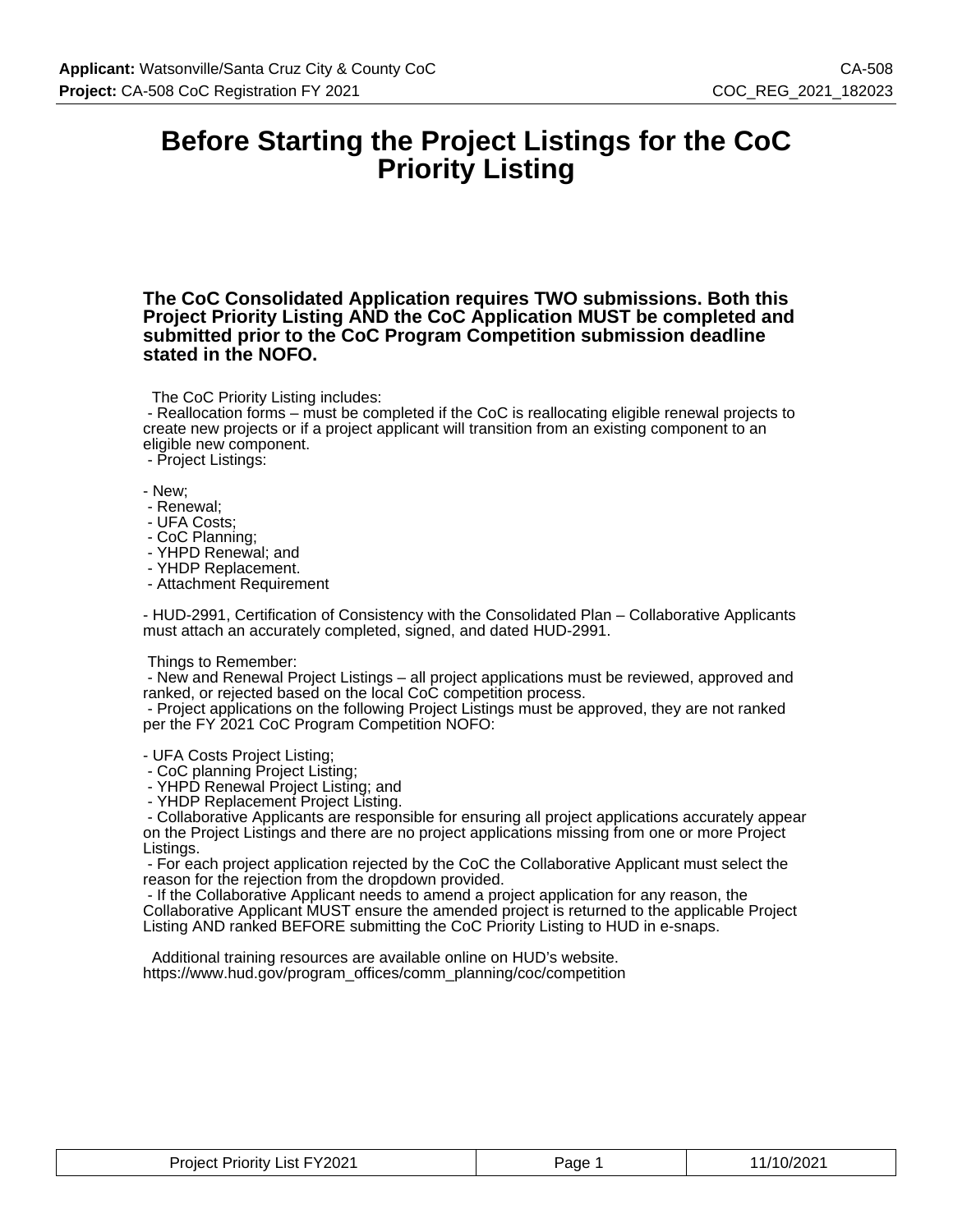### **1A. Continuum of Care (CoC) Identification**

#### **Instructions:**

For guidance on completing this form, please reference the FY 2021 CoC Priority Listing Detailed Instructions and FY 2021 CoC Priority Listing Navigational Guide on HUD's website. https://www.hud.gov/program\_offices/comm\_planning/coc/competition.

**Collaborative Applicant Name:** County of Santa Cruz

| <b>Project Priority List FY2021</b> | Page $\sim$ | 11/10/2021 |
|-------------------------------------|-------------|------------|
|-------------------------------------|-------------|------------|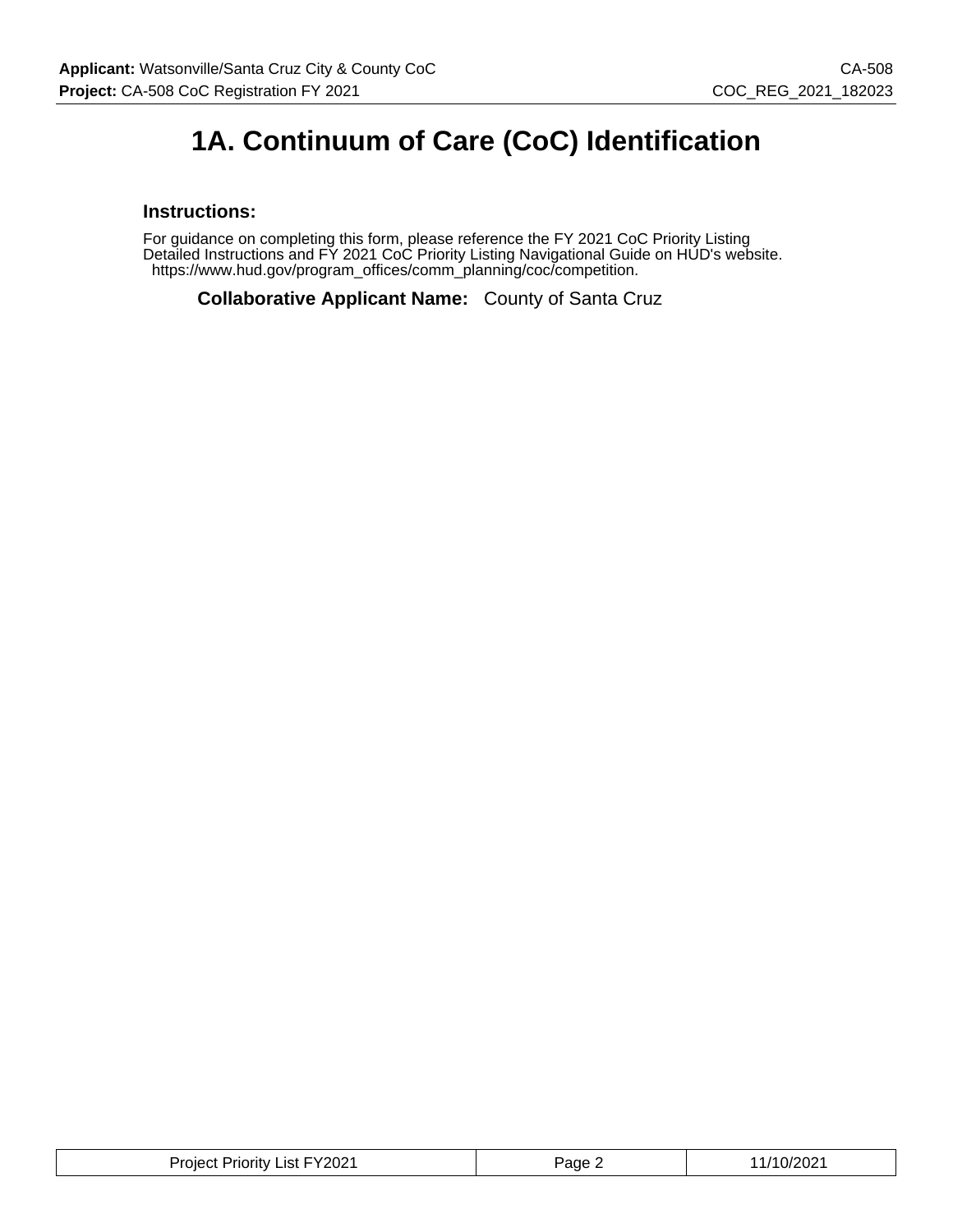## **2. Reallocation**

#### **Instructions:**

For guidance on completing this form, please reference the FY 2021 CoC Priority Listing Detailed Instructions and FY 2021 CoC Priority Listing Navigational Guide on HUD's website. https://www.hud.gov/program\_offices/comm\_planning/coc/competition.

**2-1. Is the CoC reallocating funds from one or** Yes **more eligible renewal grant(s) that will expire in calendar year 2022 into one or more new projects?**

| List FY2021 <b>.</b><br>Project<br>riority | Page | '10/20∠ |
|--------------------------------------------|------|---------|
|--------------------------------------------|------|---------|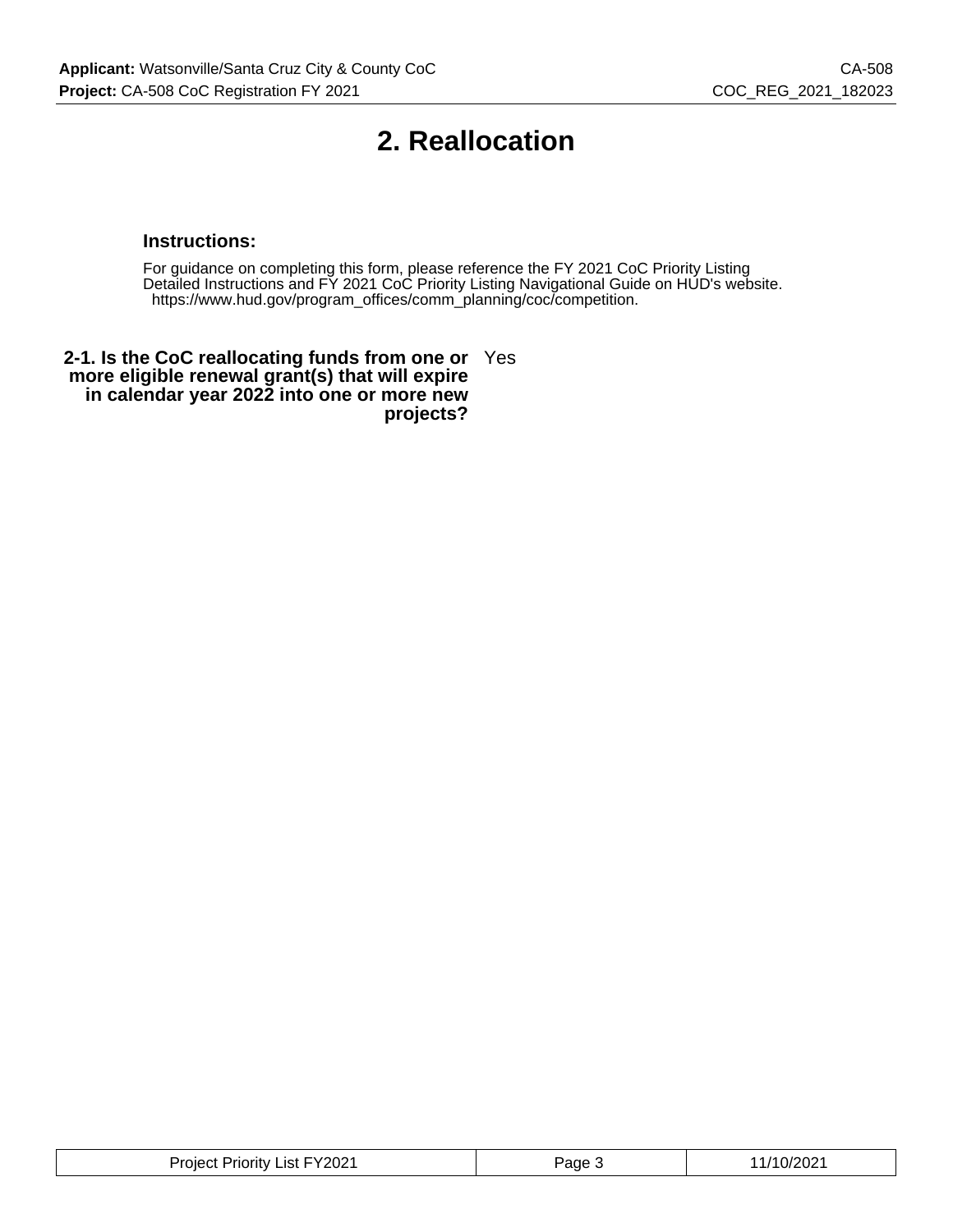### **3. Reallocation - Grant(s) Eliminated**

**CoCs reallocating eligible renewal project funds to create a new project application – as detailed in the FY 2021 CoC Program Competition NOFO – may do so by eliminating one or more expiring eligible renewal projects. CoCs that are eliminating eligible renewal projects must identify those projects on this form.**

| Amount Available for New Project:<br><b>(Sum of All Eliminated Projects)</b> |                                          |                       |                            |                             |  |  |
|------------------------------------------------------------------------------|------------------------------------------|-----------------------|----------------------------|-----------------------------|--|--|
| \$154,343                                                                    |                                          |                       |                            |                             |  |  |
| <b>Eliminated Project</b><br><b>Name</b>                                     | <b>Grant Number</b><br><b>Eliminated</b> | <b>Component Type</b> | Annual<br>Renewa<br>Amount | <b>Type of Reallocation</b> |  |  |
| Page Smith Transi                                                            | CA1658L9T082003                          | <b>JOINT</b>          | \$154,34                   | Regular                     |  |  |

| Project Priority List FY2021 | Page | /10/2021 |
|------------------------------|------|----------|
|                              | ∼    | _____    |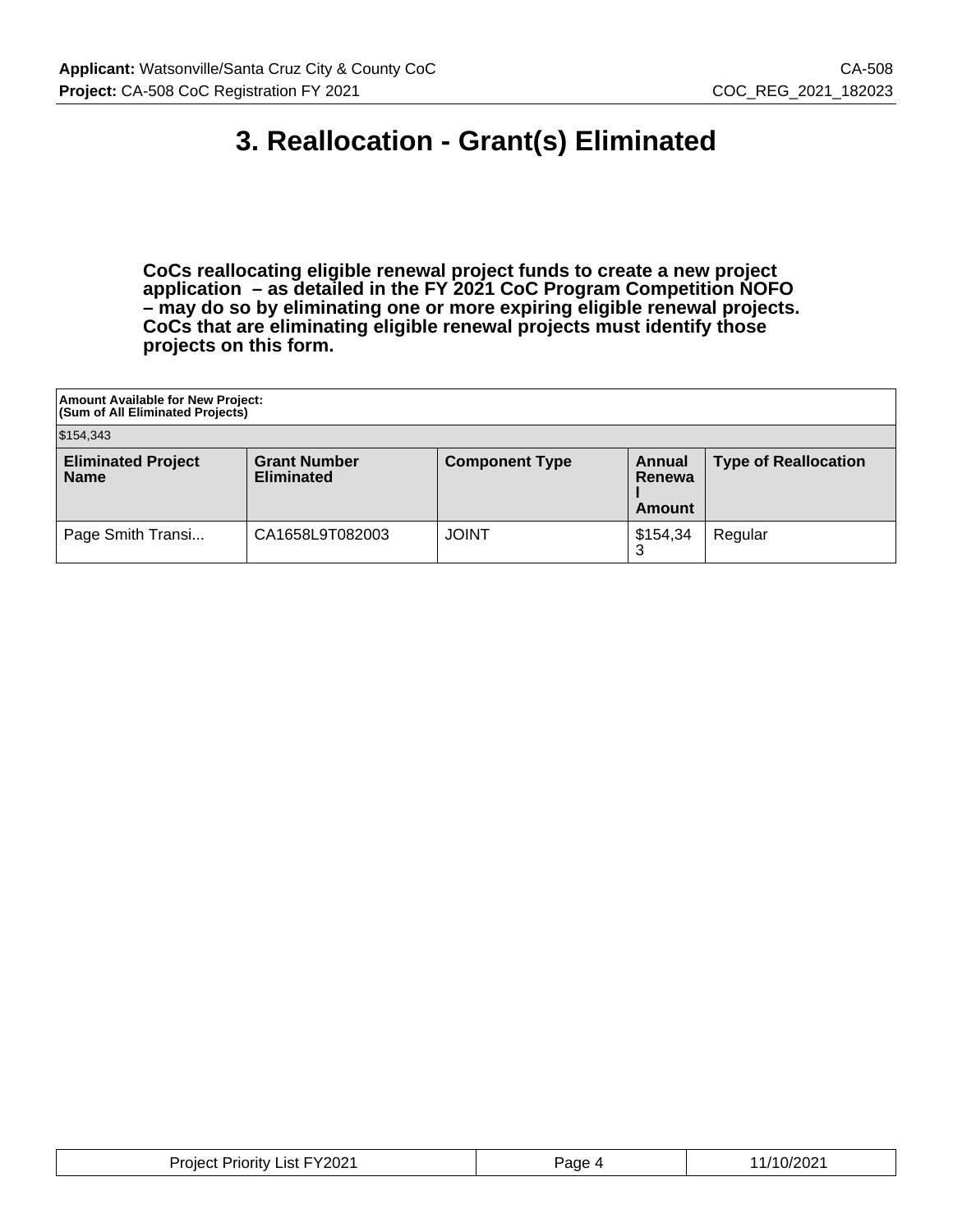## **3. Reallocation - Grant(s) Eliminated Details**

#### **Instructions:**

For guidance on completing this form, please reference the FY 2021 CoC Priority Listing Detailed Instructions and FY 2021 CoC Priority Listing Navigational Guide on HUD's website. https://www.hud.gov/program\_offices/comm\_planning/coc/competition.

**3-1 Complete each of the fields below for each eligible renewal grant that is being eliminated during the reallocation process. Refer to the FY 2021 Grant Inventory Worksheet to ensure all information entered is accurate.**

|                                                            | <b>Eliminated Project Name:</b> Page Smith Transitional and Rapid Rehousing |
|------------------------------------------------------------|-----------------------------------------------------------------------------|
| Grant Number of Eliminated Project: CA1658L9T082003        |                                                                             |
| <b>Eliminated Project Component Type: JOINT</b>            |                                                                             |
| <b>Eliminated Project Annual Renewal Amount: \$154,343</b> |                                                                             |

#### **3-2. Describe how the CoC determined that this project should be eliminated and include the date the project applicant was notified. (limit 750 characters)**

The applicant, Housing Matters, voluntarily withdrew the project as part of its request for a self-reallocation from the Page Smith project (whose site will be redeveloped into new affordable housing) to their new 801 River St. PSH project for persons experiencing chronic homelessness. The CoC approved this self-reallocation at the 10/29/21 meeting of the Review and Ranking Committee, and Housing Matters was notified in writing on 11/1/21.

| Project Priority List FY2021 | Page | 11/10/2021 |
|------------------------------|------|------------|
|------------------------------|------|------------|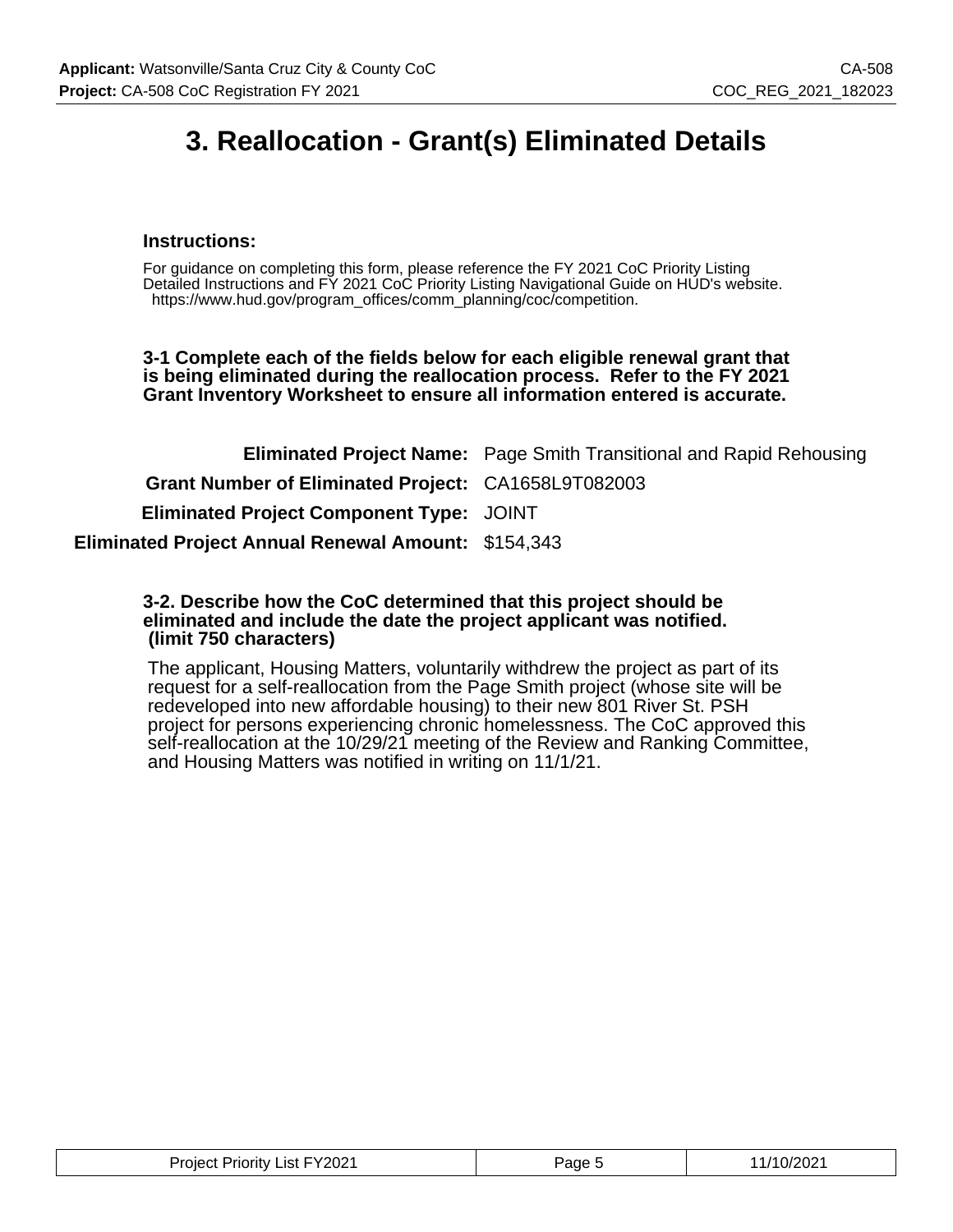### **4. Reallocation - Grant(s) Reduced**

**CoCs reallocating eligible renewal project funds to create a new project application – as detailed in the FY 2021 CoC Program Competition NOFO – may do so by eliminating one or more expiring eligible renewal projects. CoCs that are eliminating eligible renewal projects must identify those projects on this form.**

| <b>Amount Available for New Project</b><br>(Sum of All Reduced Projects) |                                       |                             |                           |                                     |                          |
|--------------------------------------------------------------------------|---------------------------------------|-----------------------------|---------------------------|-------------------------------------|--------------------------|
|                                                                          |                                       |                             |                           |                                     |                          |
| <b>Reduced Project</b><br><b>Name</b>                                    | <b>Reduced Grant</b><br><b>Number</b> | Annual<br>Renewal<br>Amount | Amount<br><b>Retained</b> | Amount available<br>for new project | <b>Reallocation Type</b> |
| This list contains no items                                              |                                       |                             |                           |                                     |                          |

| <b>Project Priority List FY2021</b> | Page 6 | /10/2021 |
|-------------------------------------|--------|----------|
|-------------------------------------|--------|----------|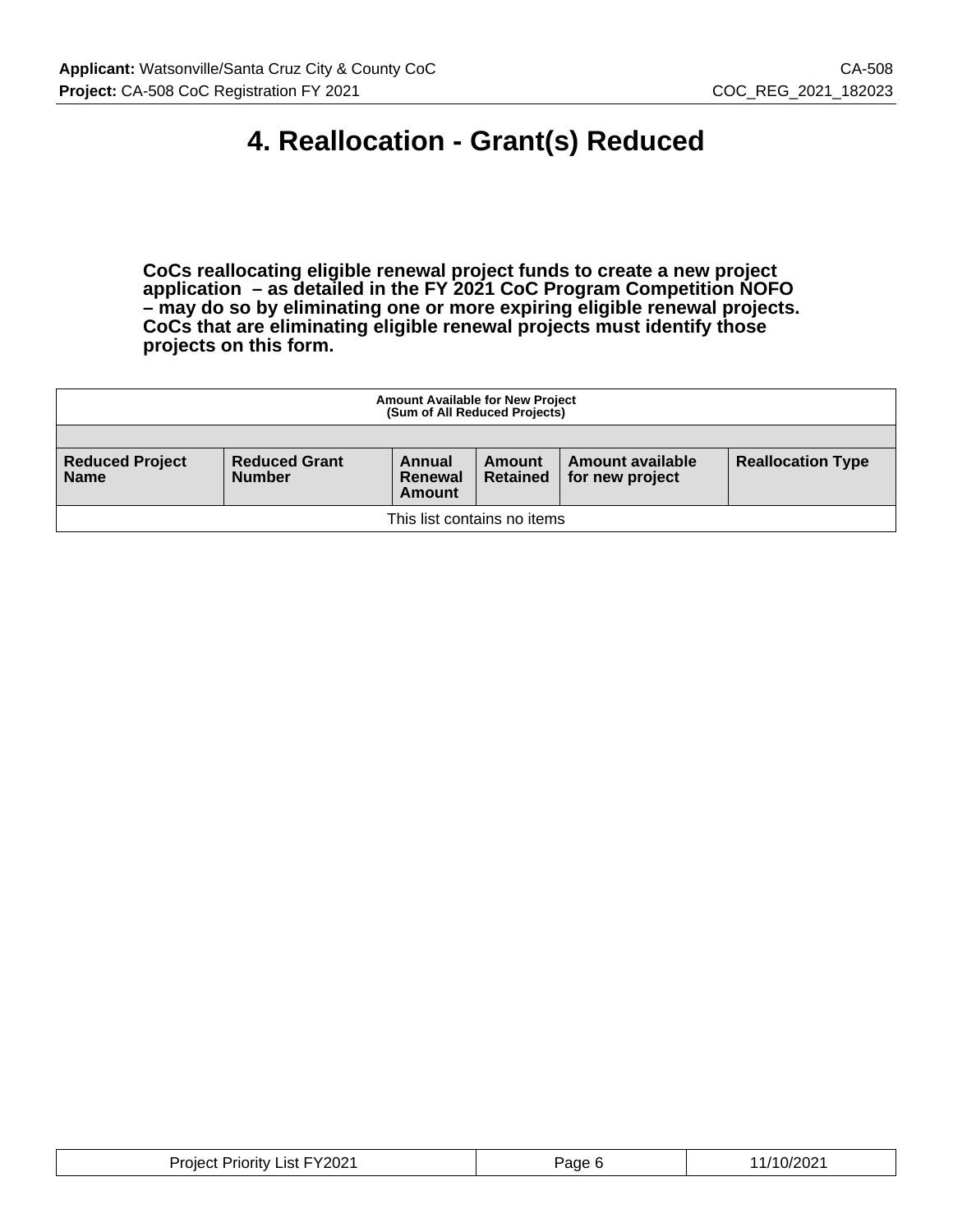### **Continuum of Care (CoC) New Project Listing**

#### **Instructions:**

Prior to starting the New Project Listing, review the CoC Priority Listing Detailed Instructions and CoC Priority Listing Navigational Guide available on HUD's website.

 To upload all new project applications submitted to this Project Listing, click the "Update List" button. This process may take a few minutes based upon the number of new projects submitted by project applicant(s) to your CoC in the e-snaps system. You may update each of the Project Listings simultaneously. To review a project on the New Project Listing, click on the magnifying glass next to each project to view project details. To view the actual project application, click on the orange folder. If you identify errors in the project application(s), you can send the application back to the project applicant to make the necessary changes by clicking the amend icon. It is your sole responsibility for ensuring all amended projects are resubmitted, approved and ranked or rejected on this project listing BEFORE submitting the CoC Priority Listing in e-snaps. https://www.hud.gov/program\_offices/comm\_planning/coc/competition.

| Project<br><b>Name</b>         | Date<br><b>Submitte</b><br>d  | Comp<br><b>Type</b> | <b>Applican</b><br>t Name       | <b>Budget</b><br><b>Amount</b> | Grant<br>Term | Rank            | <b>PH/Reall</b><br><b>OC</b> | <b>PSH/RR</b><br>н | <b>Expansi</b><br><b>on</b> |
|--------------------------------|-------------------------------|---------------------|---------------------------------|--------------------------------|---------------|-----------------|------------------------------|--------------------|-----------------------------|
| <b>New</b><br>Project<br>Appli | $2021 - 10 -$<br>13<br>19:59: | SSO                 | Communi<br>ty<br><b>Bridges</b> | \$158,976                      | 3 Years       | X               | <b>PH</b><br><b>Bonus</b>    |                    |                             |
| Shelter +<br>Care<br>Ex        | $2021 - 11$<br>09<br>11:17    | <b>PH</b>           | Housing<br>Authority.<br>       | \$299,335                      | 1 Year        | E <sub>10</sub> | <b>Both</b>                  | <b>PSH</b>         | Yes                         |
| Walnut<br>Avenue<br>How        | $2021 - 11$<br>09<br>17:53    | <b>PH</b>           | Walnut<br>Avenue<br>Fam         | \$149,015                      | 1 Year        | <b>DE12</b>     | <b>DV</b><br><b>Bonus</b>    | <b>RRH</b>         | Yes                         |
| 801 River<br><b>Street</b>     | $2021 - 11$<br>10<br>19:24    | <b>PH</b>           | Housing<br><b>Matters</b>       | \$154,343                      | 1 Year        | 3               | Reallocati<br>on.            | <b>PSH</b>         |                             |

| Project Priority List FY2021 | Page | 1/10/2021 |
|------------------------------|------|-----------|
|------------------------------|------|-----------|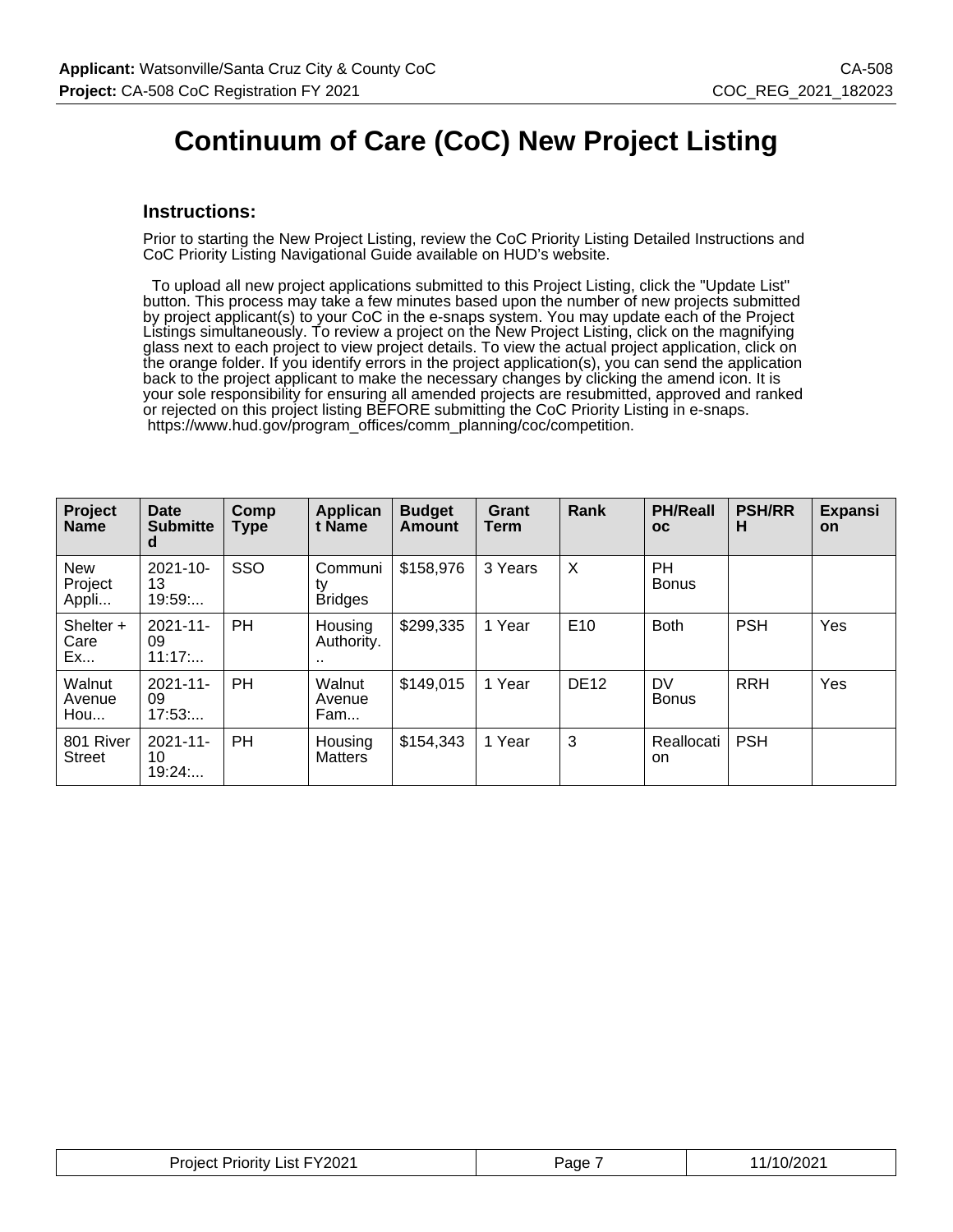## **Continuum of Care (CoC) Renewal Project Listing**

#### **Instructions:**

Prior to starting the Renewal Project Listing, review the CoC Priority Listing Detailed Instructions and CoC Priority Listing Navigational Guide available on HUD's website.

 To upload all renewal project applications submitted to this Project Listing, click the ""Update List"" button. This process may take a few minutes based upon the number of renewal projects submitted by project applicant(s) to your CoC in the e-snaps system. You may update each of the Project Listings simultaneously. To review a project on the Renewal Project Listing, click on the magnifying glass next to each project to view project details. To view the actual project application, click on the orange folder. If you identify errors in the project application(s), you can send the application back to the project applicant to make necessary changes by clicking the amend icon. It is your sole responsibility for ensuring all amended projects are resubmitted, approved and ranked or rejected on this project listing BEFORE submitting the CoC Priority Listing in e-snaps.

https://www.hud.gov/program\_offices/comm\_planning/coc/competition.

| The Collaborative Applicant certifies that<br>there is a demonstrated<br>need for all renewal permanent supportive<br>housing and rapid<br>re-housing projects listed on the Renewal<br><b>Project Listing.</b>                                                 | $\times$ |
|-----------------------------------------------------------------------------------------------------------------------------------------------------------------------------------------------------------------------------------------------------------------|----------|
| The Collaborative Applicant certifies all<br>renewal permanent supportive housing and<br>rapid rehousing projects listed on the<br><b>Renewal Project Listing comply with program</b><br>requirements and appropriate standards of<br>quality and habitability. | X        |

**The Collaborative Applicant does not have any renewal permanent supportive housing or rapid re-housing renewal projects.**

| Project<br><b>Name</b>   | Date<br><b>Submitt</b><br>ed | Grant<br>Term | Applica<br>nt Name         | <b>Budget</b><br><b>Amount</b> | Rank           | <b>PSH/RR</b><br>н | Comp<br><b>Type</b> | <b>Consoli</b><br>dation<br>Type | <b>Expansion</b><br><b>Type</b> |
|--------------------------|------------------------------|---------------|----------------------------|--------------------------------|----------------|--------------------|---------------------|----------------------------------|---------------------------------|
| <b>MATCH</b>             | 2021-10-<br>13<br>13:34      | 1 Year        | County<br>of Santa<br>C    | \$990,484                      | $\overline{7}$ | <b>PSH</b>         | PH                  |                                  |                                 |
| Coordina<br>ted<br>Entry | 2021-11-<br>05<br>16:04      | 1 Year        | County<br>of Santa<br>Cruz | \$228,362                      | -4             |                    | SSO                 |                                  |                                 |
| County<br>of Santa<br>C  | $2021 - 11 -$<br>05<br>15:23 | 1 Year        | County<br>of Santa<br>Cruz | \$91,699                       | 5              |                    | <b>HMIS</b>         |                                  |                                 |

| <b>Project Priority List FY2021</b> | Page P | /10/2021 |
|-------------------------------------|--------|----------|
|-------------------------------------|--------|----------|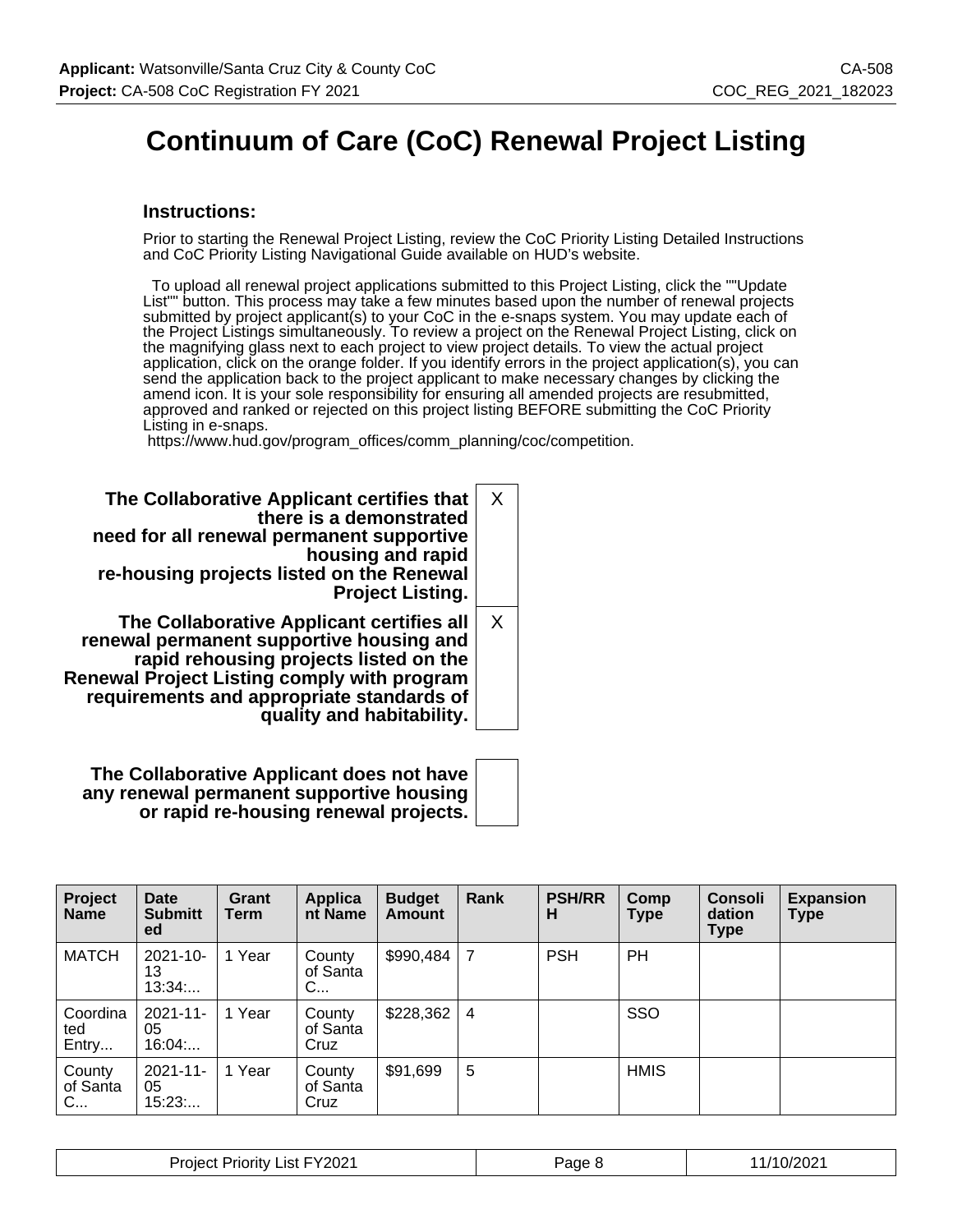| Freedom<br>Cottages             | $2021 - 11$<br>08<br>15:25   | 1 Year | Encomp<br>ass<br>Commun<br>$\mathbf{I}$ | \$15,645        | 1              | <b>PSH</b> | <b>PH</b> |           |
|---------------------------------|------------------------------|--------|-----------------------------------------|-----------------|----------------|------------|-----------|-----------|
| Housing<br>for<br>Health 3      | $2021 - 11 -$<br>08<br>15:27 | 1 Year | Encomp<br>ass<br>Commun<br>1.           | \$90,429        | 8              | <b>PSH</b> | <b>PH</b> |           |
| <b>Bonus</b><br>Permane<br>nt S | $2021 - 11 -$<br>08<br>16:58 | 1 Year | County<br>of Santa<br>C                 | \$150,308       | 11             | <b>PSH</b> | <b>PH</b> |           |
| First<br>Step-<br>Scatte        | $2021 - 11 -$<br>08<br>20:26 | 1 Year | <b>Families</b><br>In.<br>Trans         | \$547,580       | 6              | <b>RRH</b> | PH        |           |
| Shelter+<br>Care<br>Cons        | $2021 - 11$<br>09<br>17:32   | 1 Year | Housing<br>Authority<br>$\cdots$        | \$1,141,3<br>78 | E <sub>9</sub> | <b>PSH</b> | PH        | Expansion |
| Walnut<br>Avenue<br>Hou         | $2021 - 11 -$<br>09<br>19:25 | 1 Year | Walnut<br>Avenue<br>Fam                 | \$108,871       | 2              | <b>RRH</b> | PH        |           |

| Jrr<br>v<br>.IS1<br>ΠU<br>niei<br>ו טוי<br>WZ. | 'ane | ാറ്<br>. . |
|------------------------------------------------|------|------------|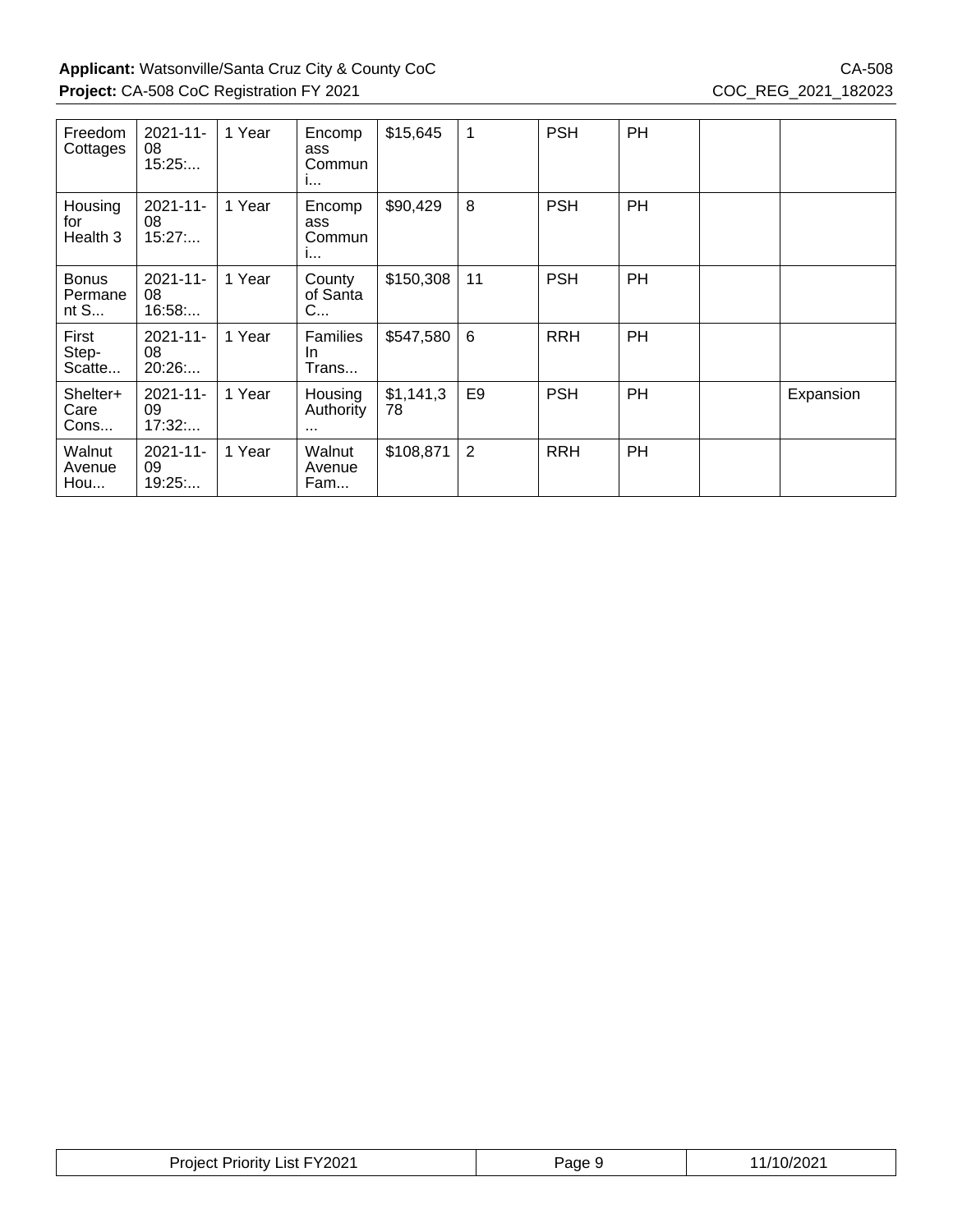## **Continuum of Care (CoC) Planning Project Listing**

#### **Instructions:**

Prior to starting the CoC Planning Project Listing, review the CoC Priority Listing Detailed Instructions and CoC Priority Listing Navigational Guide available on HUD's website.

 To upload the CoC planning project application submitted to this Project Listing, click the ""Update List"" button. This process may take a few minutes while the project is located in the esnaps system. You may update each of the Project Listings simultaneously. To review the CoC Planning Project Listing, click on the magnifying glass next to view the project details. To view the actual project application, click on the orange folder. If you identify errors in the project application, you can send the application back to the project applicant to make necessary changes by clicking the amend icon. It is your sole responsibility for ensuring all amended projects are resubmitted, approved and ranked or rejected on this project listing BEFORE submitting the CoC Priority Listing in e-snaps.

 Only one CoC planning project application can be submitted and only by the Collaborative Applicant designated by the CoC which must match the Collaborative Applicant information on the CoC Applicant Profile.

https://www.hud.gov/program\_offices/comm\_planning/coc/competition.

| <b>Project Name</b>  | <b>Date Submitted</b> | <b>Grant Term</b> | <b>Applicant Name</b>   | <b>Budget Amount</b> | Accepted? |
|----------------------|-----------------------|-------------------|-------------------------|----------------------|-----------|
| CA-508 CoC<br>Planni | 2021-11-05<br>17:08   | Year              | County of Santa<br>Cruz | \$145.361            | Yes       |

| <b>Project Priority List FY2021</b> | Page 10 | 11/10/2021 |
|-------------------------------------|---------|------------|
|-------------------------------------|---------|------------|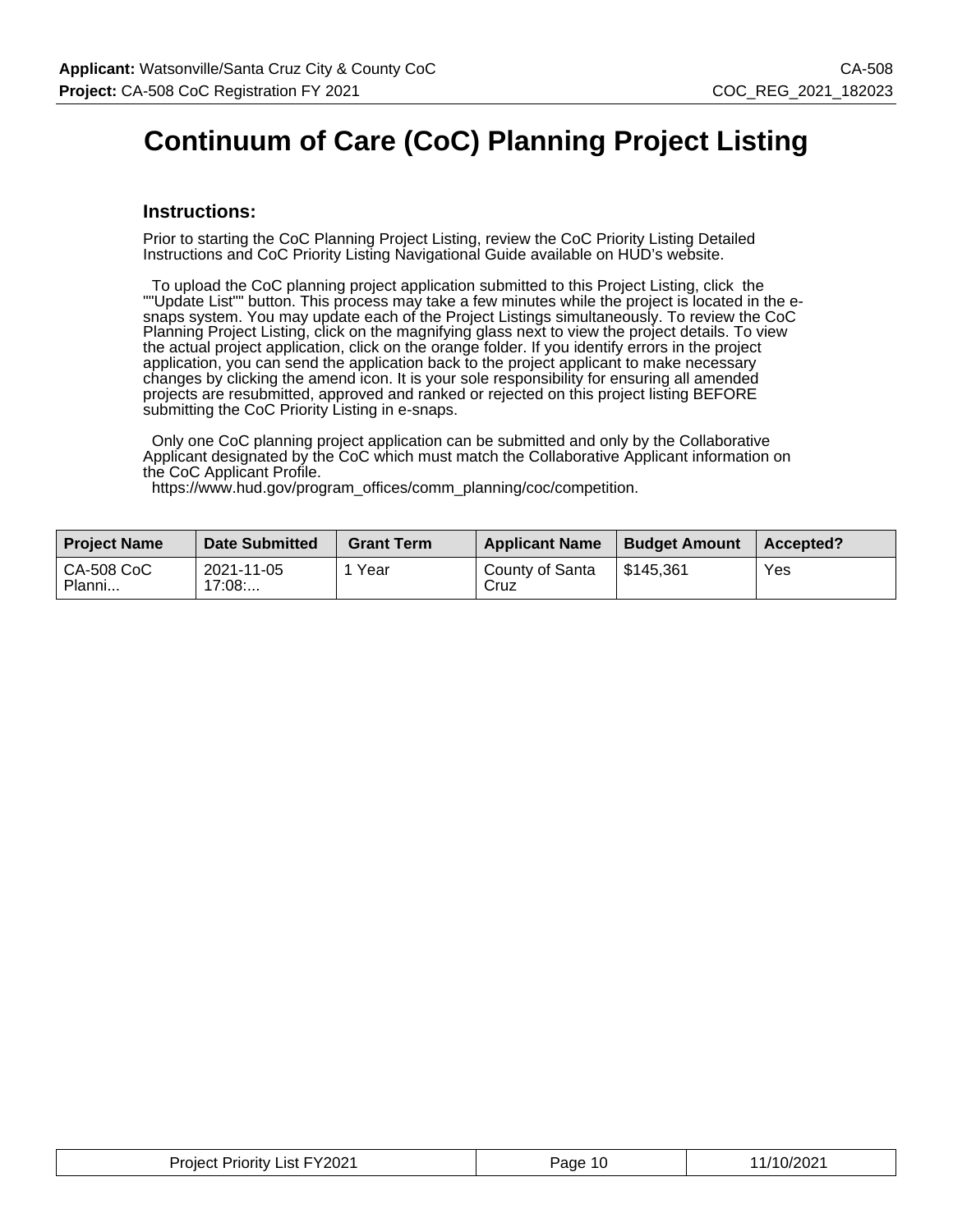### **Continuum of Care (CoC) YHDP Renewal Project Listing**

#### **Instructions:**

Prior to starting the YHDP Renewal Project Listing, review the CoC Priority Listing Detailed Instructions and CoC Priority Listing Navigational Guide available on HUD's website.

 To upload all YHDP renewal project applications submitted to this Project Listing, click the ""Update List"" button. This process may take a few minutes based upon the number of YHDP renewal and replacement projects submitted by project applicant(s) to your CoC in the e-snaps system. You may update each of the Project Listings simultaneously. To review a project on the YHDP Renewal Project Listing, click on the magnifying glass next to each project to view project details. To view the actual project application, click on the orange folder. If you identify errors in the project application(s), you can send the application back to the project applicant to make necessary changes by clicking the amend icon. It is your sole responsibility for ensuring all amended projects are resubmitted, approved and ranked or rejected on this project listing BEFORE submitting the CoC Priority Listing in e-snaps.

X

X

https://www.hud.gov/program\_offices/comm\_planning/coc/competition.

**The Collaborative Applicant certifies that there is a demonstrated need for all renewal permanent supportive housing and rapid rehousing projects listed on the Renewal Project Listing.**

**The Collaborative Applicant certifies all renewal permanent supportive housing and rapid rehousing projects listed on the Renewal Project Listing comply with program requirements and appropriate standards of quality and habitability.**

**The Collaborative Applicant does not have any renewal permanent supportive housing or rapid rehousing renewal projects.**

| Project<br><b>Name</b>         | Date<br><b>Submitted</b>     | <b>Applicant</b><br><b>Name</b> | <b>Budget</b><br><b>Amount</b> | Comp<br>Type | Grant<br>Term | <b>Accepted</b> | <b>PSH/RRH</b> | <b>Consolida</b><br>tion Type |
|--------------------------------|------------------------------|---------------------------------|--------------------------------|--------------|---------------|-----------------|----------------|-------------------------------|
| Youth CES                      | $2021 - 11$<br>05<br>15:21   | County of<br>Santa<br>Cruz      | \$60,000                       | SSO          | 1 Year        | Yes             |                |                               |
| Youth<br><b>Homeless</b><br>Re | $2021 - 11 -$<br>08<br>21:38 | Communit<br>y Action            | \$99,175                       | PH           | 1 Year        | Yes             | <b>PSH</b>     |                               |
| Youth<br>Rapid<br>Rehou        | $2021 - 11$<br>09<br>15:46   | Housing<br><b>Matters</b>       | \$226,067                      | PH           | 1 Year        | Yes             | <b>RRH</b>     |                               |

| $-Y2021$<br>Project<br>List<br>Priority. | Page | .0/2021<br>.UZ |
|------------------------------------------|------|----------------|
|------------------------------------------|------|----------------|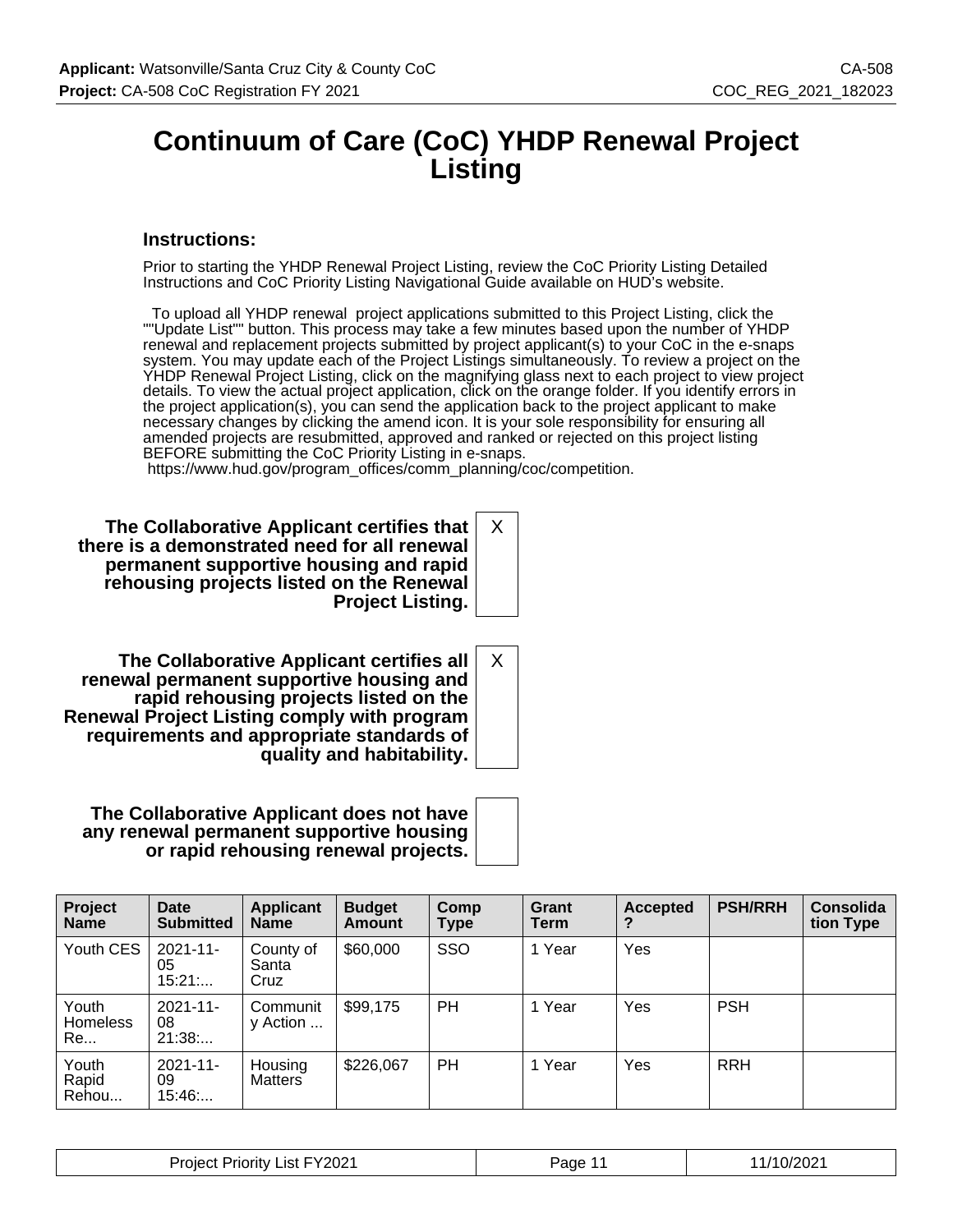$\mathbb{L}$ 

| Drop-In<br>Center | 2021-11-<br>10<br>11:38 | Encompas<br>Communi | \$296,903 | Other | Year | Yes |  |
|-------------------|-------------------------|---------------------|-----------|-------|------|-----|--|
|                   |                         |                     |           |       |      |     |  |

| Project Priority List FY2021 | Page 1 <sup>o</sup> | 1/10/2021 |
|------------------------------|---------------------|-----------|
|------------------------------|---------------------|-----------|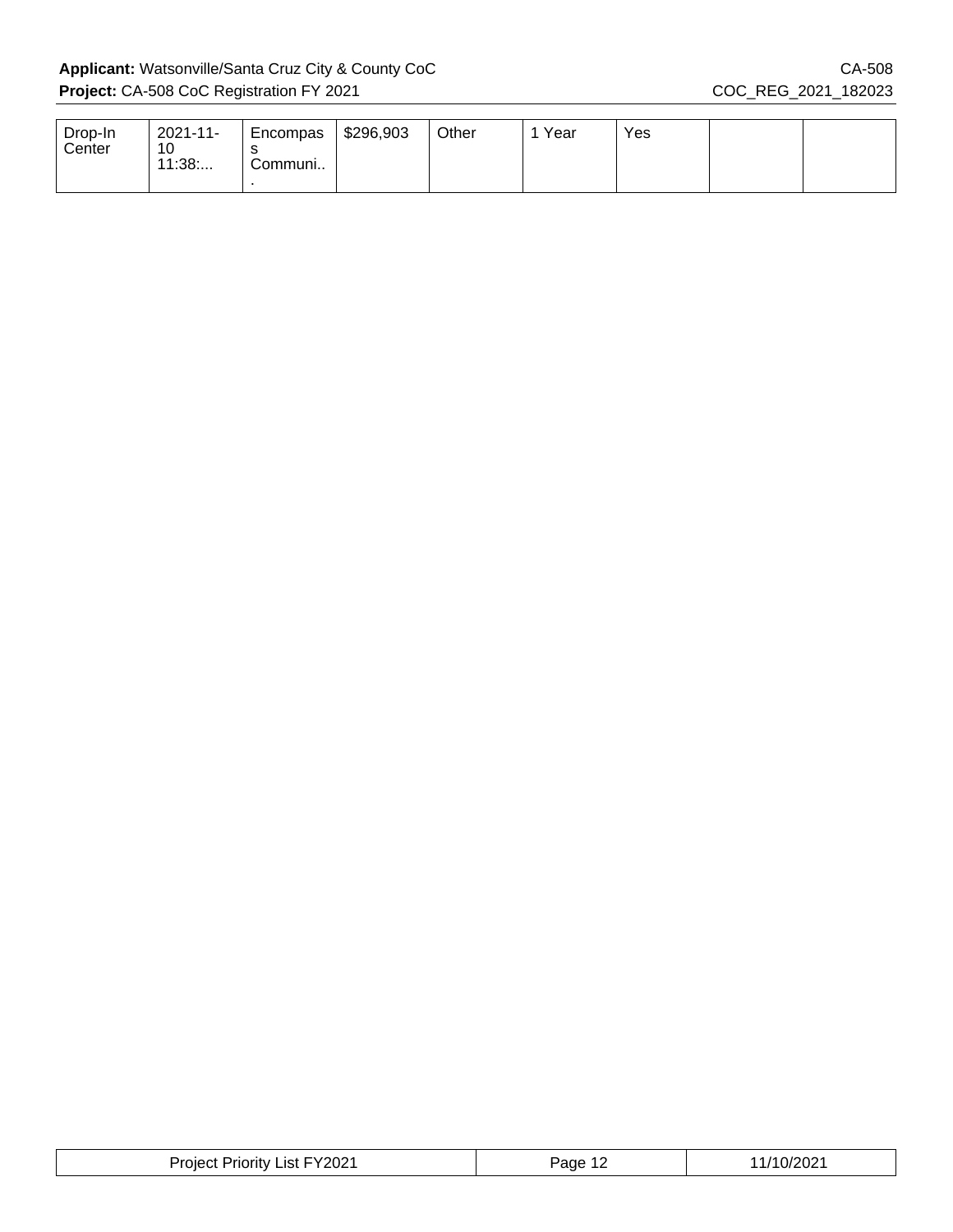### **Project Applicant Project Details**

| <b>Project Name: Youth CES</b> |                                            |
|--------------------------------|--------------------------------------------|
| Project Number: 190081         |                                            |
|                                | Date Submitted: 2021-11-05 15:21:04.891    |
|                                | <b>Applicant Name</b> County of Santa Cruz |
| <b>Budget Amount \$60,000</b>  |                                            |
| <b>Project Type SSO</b>        |                                            |
| Program Type SSO               |                                            |
| <b>Component Type SSO</b>      |                                            |
| <b>Grant Term</b> 1 Year       |                                            |
| <b>Priority Type SSO</b>       |                                            |

#### **Instructions**

This form will provide the basic information for the project application that was selected for review. You must first answer "Yes" or "No" to the question ""Do you want to approve this project?"

If "Yes" is selected, click "Save & Back to List."

 If "No" is selected, click "Save." A new drop-down menu will appear asking for the reason the CoC rejected the project application. Select the appropriate response from the list and then click "Save & Back to List."

#### **Do you want to submit this project?** Yes **(Make selection and click the 'save' button below)**

### **Project Applicant Project Details**

|                               | <b>Project Name:</b> Youth Homeless Response Team (YHRT)<br>Renewal        |
|-------------------------------|----------------------------------------------------------------------------|
| Project Number: 190912        |                                                                            |
|                               | Date Submitted: 2021-11-08 21:38:08.704                                    |
|                               | <b>Applicant Name</b> Community Action Board of Santa Cruz County,<br>Inc. |
| <b>Budget Amount \$99,175</b> |                                                                            |
| <b>Project Type PH</b>        |                                                                            |

| Y2021 <sup>.</sup><br>0/2021<br>1.0.1.0<br>.ıst.<br>age<br>Priority<br>TOIF.<br>$\mathbf{U}$<br>ں ا<br>. |  |
|----------------------------------------------------------------------------------------------------------|--|
|----------------------------------------------------------------------------------------------------------|--|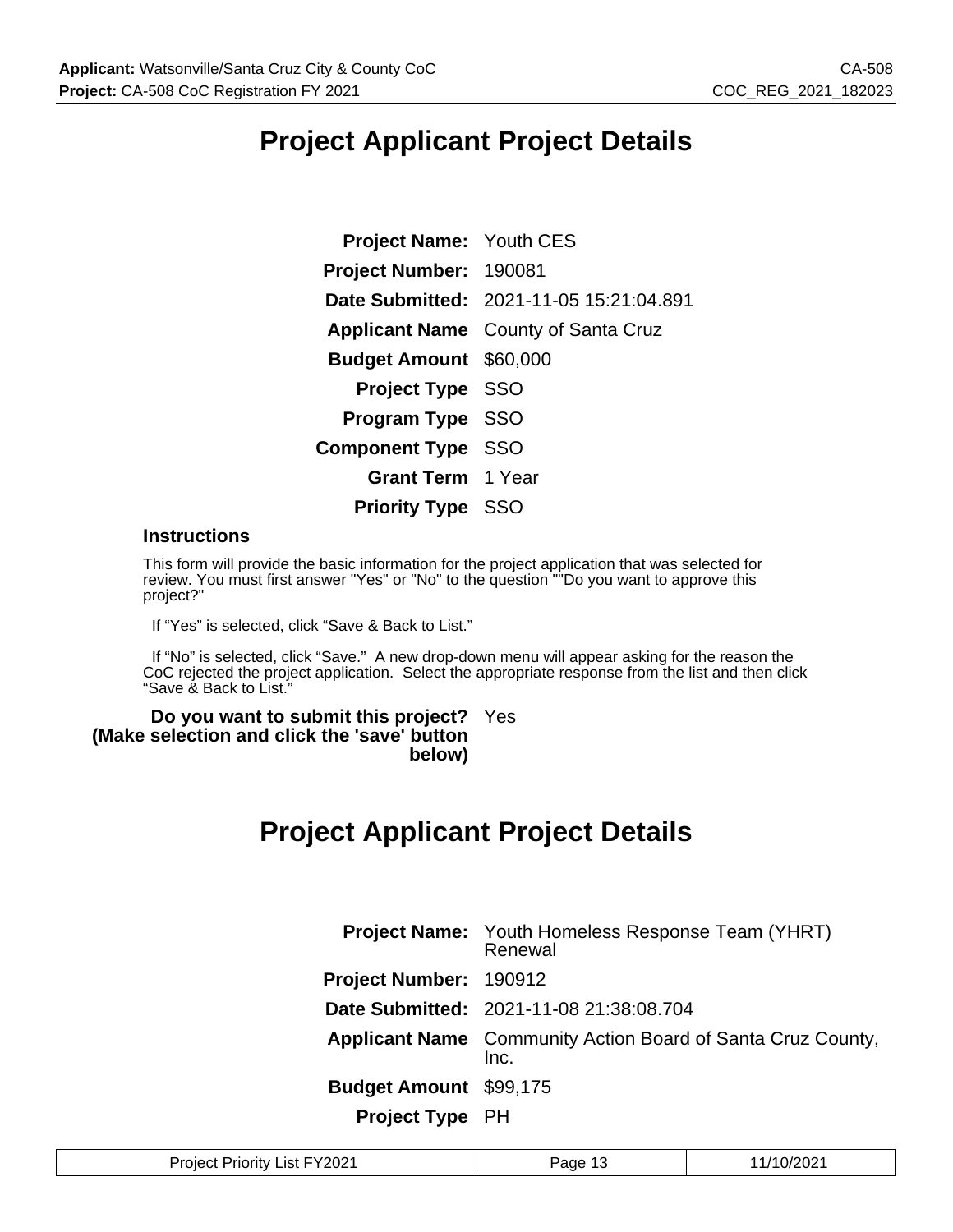### **Program Type** PH **Component Type** PH **Grant Term** 1 Year **Priority Type** PH

#### **Instructions**

This form will provide the basic information for the project application that was selected for review. You must first answer "Yes" or "No" to the question ""Do you want to approve this project?"

If "Yes" is selected, click "Save & Back to List."

 If "No" is selected, click "Save." A new drop-down menu will appear asking for the reason the CoC rejected the project application. Select the appropriate response from the list and then click "Save & Back to List."

**Do you want to submit this project?** Yes **(Make selection and click the 'save' button below)**

### **Project Applicant Project Details**

|                                       | <b>Project Name:</b> Youth Rapid Rehousing |
|---------------------------------------|--------------------------------------------|
| Project Number: 190105                |                                            |
|                                       | Date Submitted: 2021-11-09 15:46:40.759    |
| <b>Applicant Name</b> Housing Matters |                                            |
| <b>Budget Amount</b> \$226,067        |                                            |
| <b>Project Type</b> PH                |                                            |
| <b>Program Type PH</b>                |                                            |
| <b>Component Type PH</b>              |                                            |
| <b>Grant Term</b> 1 Year              |                                            |
| <b>Priority Type</b> PH               |                                            |

#### **Instructions**

This form will provide the basic information for the project application that was selected for review. You must first answer "Yes" or "No" to the question ""Do you want to approve this project?"

If "Yes" is selected, click "Save & Back to List."

 If "No" is selected, click "Save." A new drop-down menu will appear asking for the reason the CoC rejected the project application. Select the appropriate response from the list and then click "Save & Back to List."

#### **Do you want to submit this project?** Yes

| <b>Project Priority List FY2021</b> | Page 14 | 11/10/2021 |
|-------------------------------------|---------|------------|
|-------------------------------------|---------|------------|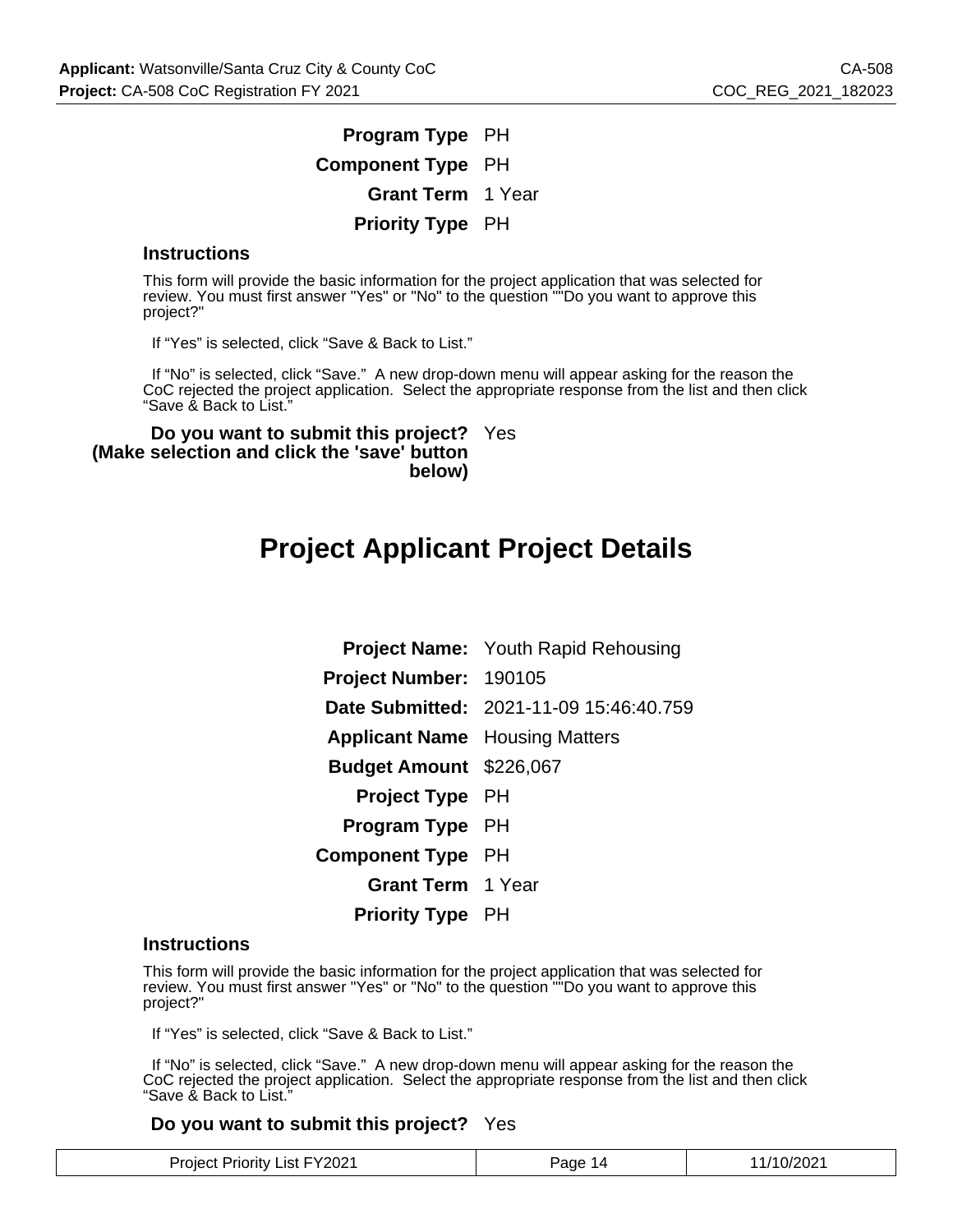#### **(Make selection and click the 'save' button below)**

### **Project Applicant Project Details**

| <b>Project Name:</b> Drop-In Center |                                                    |
|-------------------------------------|----------------------------------------------------|
| <b>Project Number: 185573</b>       |                                                    |
|                                     | Date Submitted: 2021-11-10 11:38:55.684            |
|                                     | <b>Applicant Name</b> Encompass Community Services |
| <b>Budget Amount</b> \$296,903      |                                                    |
| <b>Project Type Other</b>           |                                                    |
| <b>Program Type Other</b>           |                                                    |
| <b>Component Type Other</b>         |                                                    |
| <b>Grant Term</b> 1 Year            |                                                    |
| <b>Priority Type</b> Other          |                                                    |

#### **Instructions**

This form will provide the basic information for the project application that was selected for review. You must first answer "Yes" or "No" to the question ""Do you want to approve this project?"

If "Yes" is selected, click "Save & Back to List."

 If "No" is selected, click "Save." A new drop-down menu will appear asking for the reason the CoC rejected the project application. Select the appropriate response from the list and then click "Save & Back to List."

**Do you want to submit this project?** Yes **(Make selection and click the 'save' button below)**

| <b>Project Priority List FY2021</b> | Page 15 | 11/10/2021 |
|-------------------------------------|---------|------------|
|-------------------------------------|---------|------------|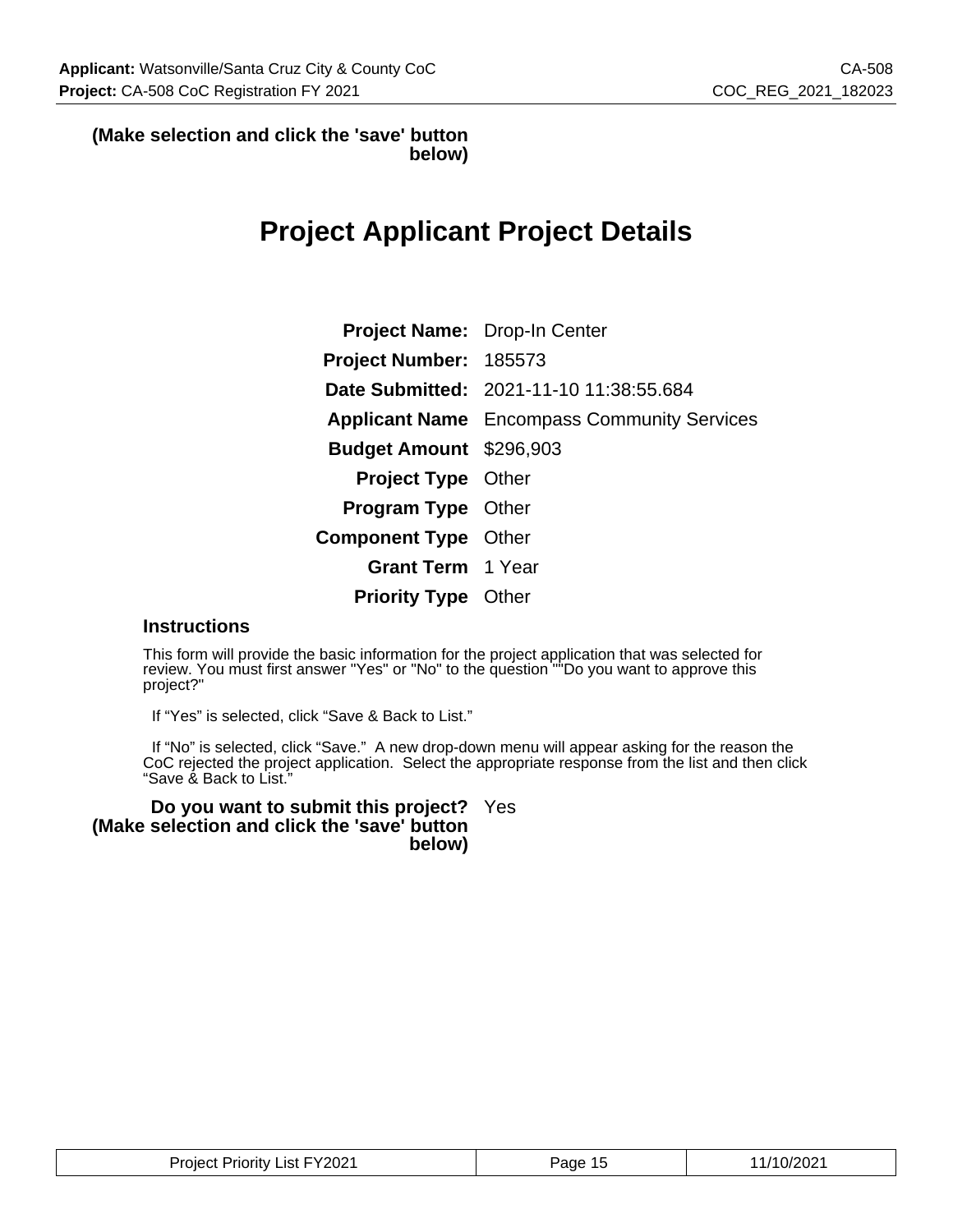### **Continuum of Care (CoC) YHDP Replacement Project Listing**

#### **Instructions:**

Prior to starting the YHDP Replacement Project Listing, review the CoC Priority Listing Detailed Instructions and CoC Priority Listing Navigational Guide available on HUD's website.

 To upload all YHDP replacement project applications submitted to this Project Listing, click the ""Update List"" button. This process may take a few minutes based upon the number of YHDP replacement projects submitted by project applicant(s) to your CoC in the e-snaps system. You may update each of the Project Listings simultaneously. To review a project on the YHDP Replacement Project Listing, click on the magnifying glass next to each project to view project details. To view the actual project application, click on the orange folder. If you identify errors in the project application(s), you can send the application back to the project applicant to make necessary changes by clicking the amend icon. It is your sole responsibility for ensuring all amended projects are resubmitted, approved and ranked or rejected on this project listing BEFORE submitting the CoC Priority Listing in e-snaps.

| <b>Project Name</b>  | <b>Date</b><br><b>Submitted</b> | <b>Applicant</b><br><b>Name</b> | <b>Budget</b><br>Amount | <b>Comp Type</b>             | <b>Grant Term</b> | Accepted? |
|----------------------|---------------------------------|---------------------------------|-------------------------|------------------------------|-------------------|-----------|
| Santa Cruz<br>County | 2021-11-08<br>20:30             | <b>Bill Wilson</b><br>Center    | \$135,319               | TН                           | 1 Year            | Yes       |
| Young Adults<br>Achi | 2021-11-08<br>20:15             | Families In<br>Гrans            | \$258,971               | Joint TH & PH-<br><b>RRH</b> | 1 Year            | Yes       |
| New Roots<br>Rapid R | 2021-11-09<br>18:21             | Housing<br>Authority            | \$192,753               | <b>PH</b>                    | 1 Year            | Yes       |

https://www.hud.gov/program\_offices/comm\_planning/coc/competition.

| Project Priority List FY2021 | -16<br>Page | 11/10/2021 |
|------------------------------|-------------|------------|
|------------------------------|-------------|------------|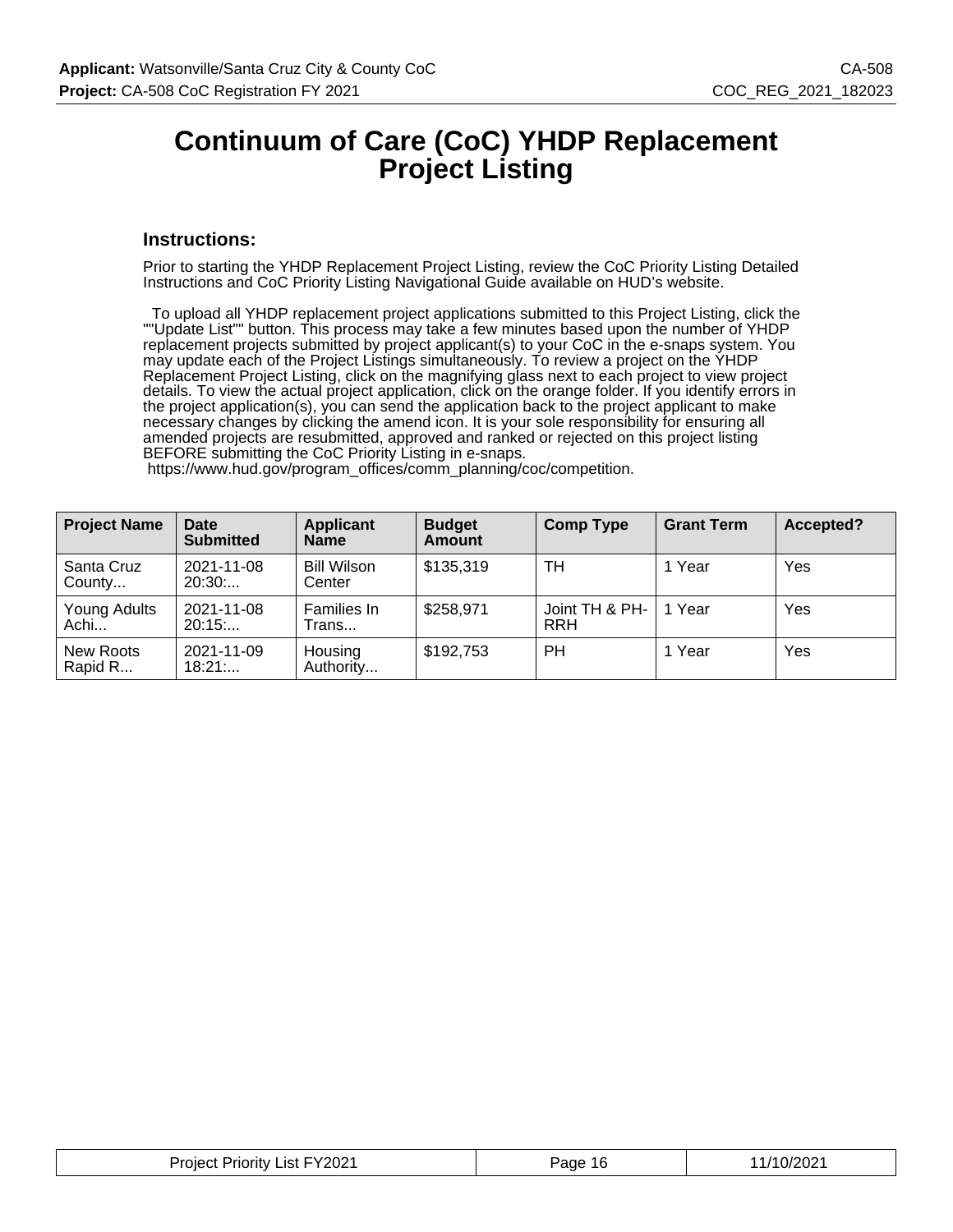### **Project Applicant Project Details**

**Project Name:** Santa Cruz County Shared Housing 2021 YHDP **Project Number:** 189331 **Date Submitted:** 2021-11-08 20:30:03.896 **Applicant Name** Bill Wilson Center **Budget Amount** \$135,319 **Project Type** TH **Program Type** TH **Component Type** TH **Grant Term** 1 Year **Priority Type** TH

#### **Instructions**

This form will provide the basic information for the project application that was selected for review. You must first answer "Yes" or "No" to the question "<sup>"</sup>Do you want to approve this project?"

If "Yes" is selected, click "Save & Back to List."

 If "No" is selected, click "Save." A new drop-down menu will appear asking for the reason the CoC rejected the project application. Select the appropriate response from the list and then click "Save & Back to List."

#### **Do you want to submit this project?** Yes **(Make selection and click the 'save' button below)**

### **Project Applicant Project Details**

|                         | <b>Project Name:</b> Young Adults Achieving Success - YHDP RRH &<br>тн  |
|-------------------------|-------------------------------------------------------------------------|
| Project Number: 189858  |                                                                         |
|                         | <b>Date Submitted: 2021-11-08 20:15:31.575</b>                          |
|                         | <b>Applicant Name</b> Families In Transition of Santa Cruz County, Inc. |
| Budget Amount \$258,971 |                                                                         |
|                         | <b>Project Type</b> Joint TH & PH-RRH                                   |
|                         | <b>Program Type</b> Joint TH & PH-RRH                                   |

| Project Priority List FY2021 | Page $1^-$ | 11/10/2021 |
|------------------------------|------------|------------|
|------------------------------|------------|------------|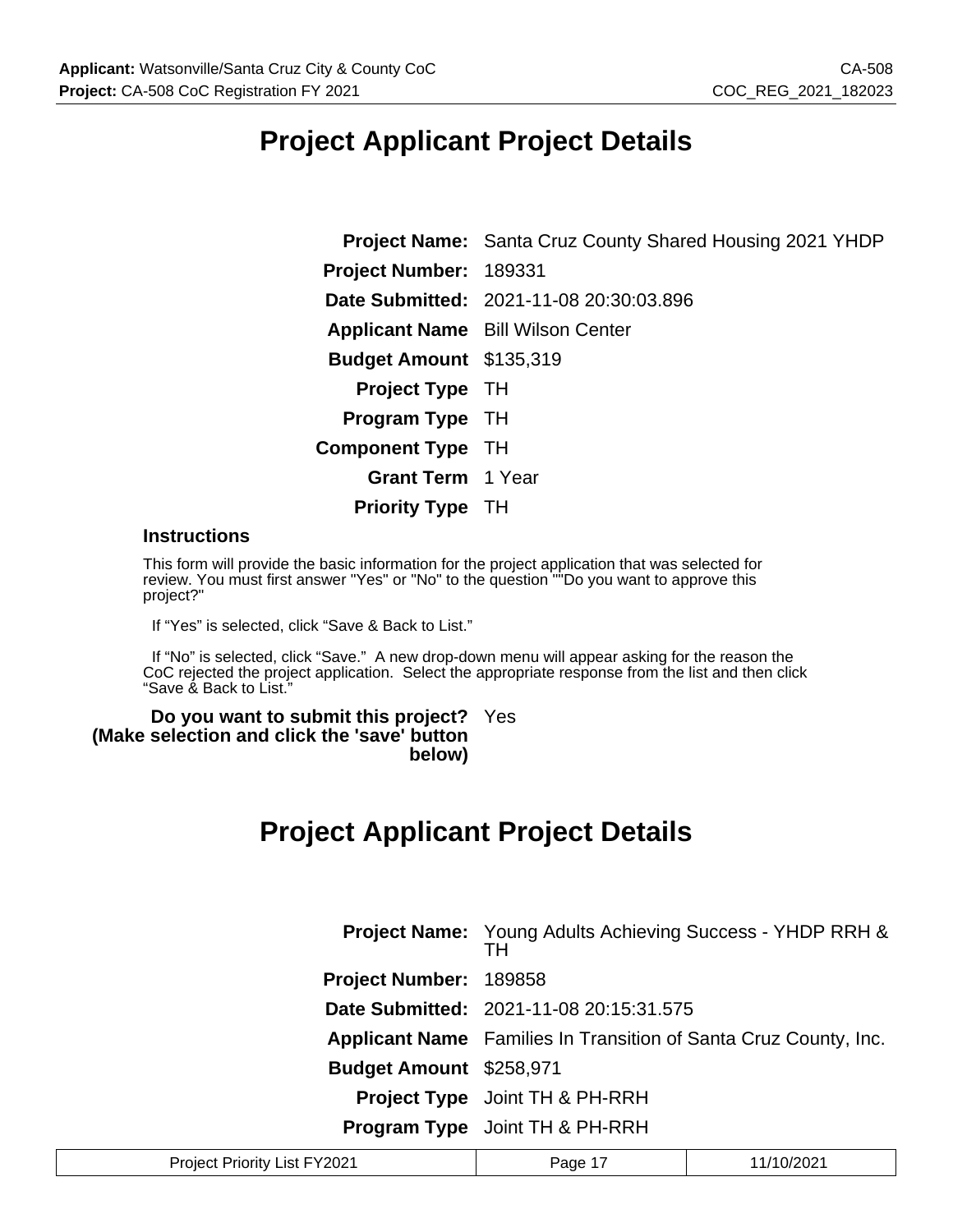### **Component Type** Joint TH & PH-RRH **Grant Term** 1 Year **Priority Type** Joint TH & PH-RRH

#### **Instructions**

This form will provide the basic information for the project application that was selected for review. You must first answer "Yes" or "No" to the question ""Do you want to approve this project?"

If "Yes" is selected, click "Save & Back to List."

 If "No" is selected, click "Save." A new drop-down menu will appear asking for the reason the CoC rejected the project application. Select the appropriate response from the list and then click "Save & Back to List."

**Do you want to submit this project?** Yes **(Make selection and click the 'save' button below)**

### **Project Applicant Project Details**

|                                | <b>Project Name:</b> New Roots Rapid Rehousing                      |
|--------------------------------|---------------------------------------------------------------------|
| Project Number: 189441         |                                                                     |
|                                | Date Submitted: 2021-11-09 18:21:29.807                             |
|                                | <b>Applicant Name</b> Housing Authority of the County of Santa Cruz |
| <b>Budget Amount</b> \$192,753 |                                                                     |
| <b>Project Type</b> PH         |                                                                     |
| <b>Program Type</b> PH         |                                                                     |
| <b>Component Type</b> PH       |                                                                     |
| <b>Grant Term</b> 1 Year       |                                                                     |
| <b>Priority Type PH</b>        |                                                                     |

#### **Instructions**

This form will provide the basic information for the project application that was selected for review. You must first answer "Yes" or "No" to the question "<sup>"</sup>Do you want to approve this project?"

If "Yes" is selected, click "Save & Back to List."

 If "No" is selected, click "Save." A new drop-down menu will appear asking for the reason the CoC rejected the project application. Select the appropriate response from the list and then click "Save & Back to List."

**Do you want to submit this project?** Yes **(Make selection and click the 'save' button below)**

| List FY2021<br><b>Project Priority</b> | Pane | 10/2021 |
|----------------------------------------|------|---------|
|----------------------------------------|------|---------|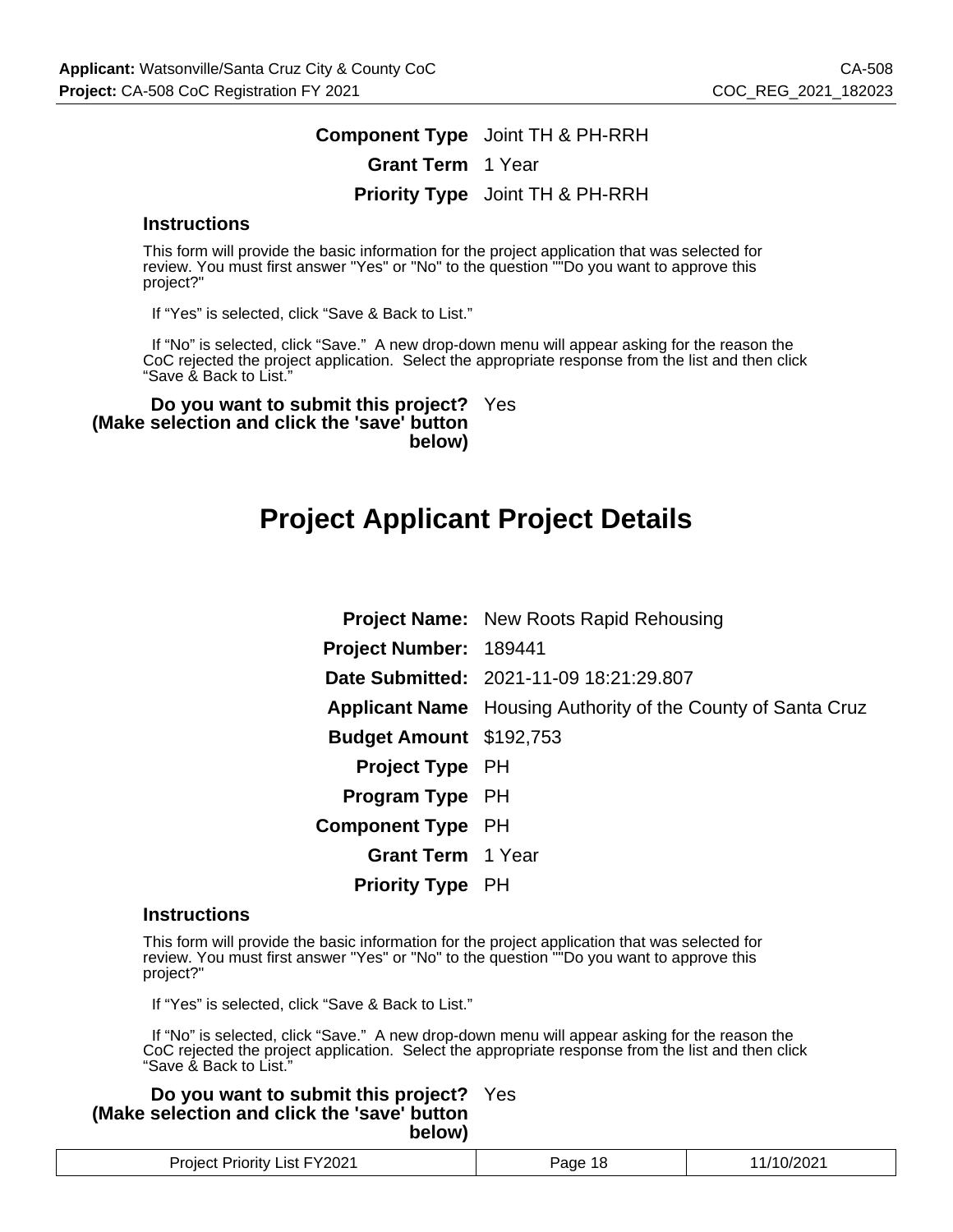# **Funding Summary**

#### **Instructions**

This page provides the total budget summaries for each of the project listings after the you approved, ranked (New and Renewal Project Listings only), or rejected project applications. You must review this page to ensure the totals for each of the categories is accurate. The "Total CoC Request" indicates the total funding request amount your CoC's Collaborative Applicant will submit to HUD for funding consideration. As stated previously, only 1 UFA Cost project application (for UFA designated Collaborative Applicants only) and only 1 CoC Planning project application can be submitted and only the Collaborative Applicant designated by the CoC is eligible to request these funds.

| <b>Title</b>               | <b>Total Amount</b> |
|----------------------------|---------------------|
| <b>Renewal Amount</b>      | \$3,364,756         |
| <b>New Amount</b>          | \$602,693           |
| <b>CoC Planning Amount</b> | \$145,361           |
| <b>YHDP Amount</b>         | \$1,269,188         |
| <b>Rejected Amount</b>     | \$158,976           |
| <b>TOTAL CoC REQUEST</b>   | \$5,381,998         |

| Project Priority List FY2021 | Page 19 | 11/10/2021 |
|------------------------------|---------|------------|
|------------------------------|---------|------------|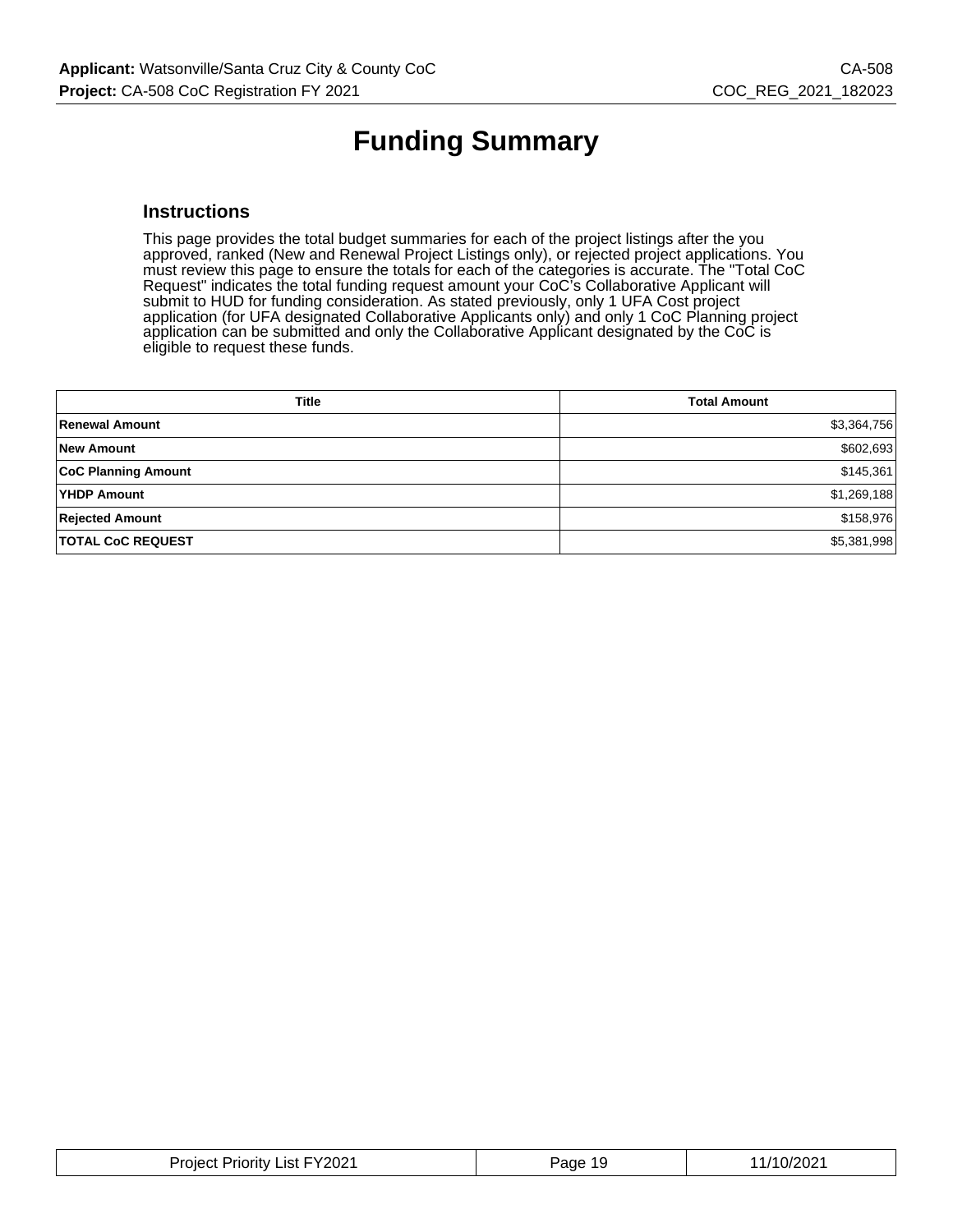### **Attachments**

| <b>Document Type</b>                                                      | <b>Required?</b> | <b>Document Description</b> | <b>Date Attached</b> |  |
|---------------------------------------------------------------------------|------------------|-----------------------------|----------------------|--|
| Certification of Consistency with<br>the Consolidated Plan (HUD-<br>2991) | Yes              | 2991 Con Plan Cer           | 11/10/2021           |  |
| FY 2021 Rank Tool (optional)                                              | No               |                             |                      |  |
| Other                                                                     | No               |                             |                      |  |
| Other                                                                     | No               |                             |                      |  |

| FY2021<br>Project<br>.ıst<br>*rioritv∴<br>__ | 2C<br>'ane∙<br>-- | $\left  \right $<br>UZ. |
|----------------------------------------------|-------------------|-------------------------|
|----------------------------------------------|-------------------|-------------------------|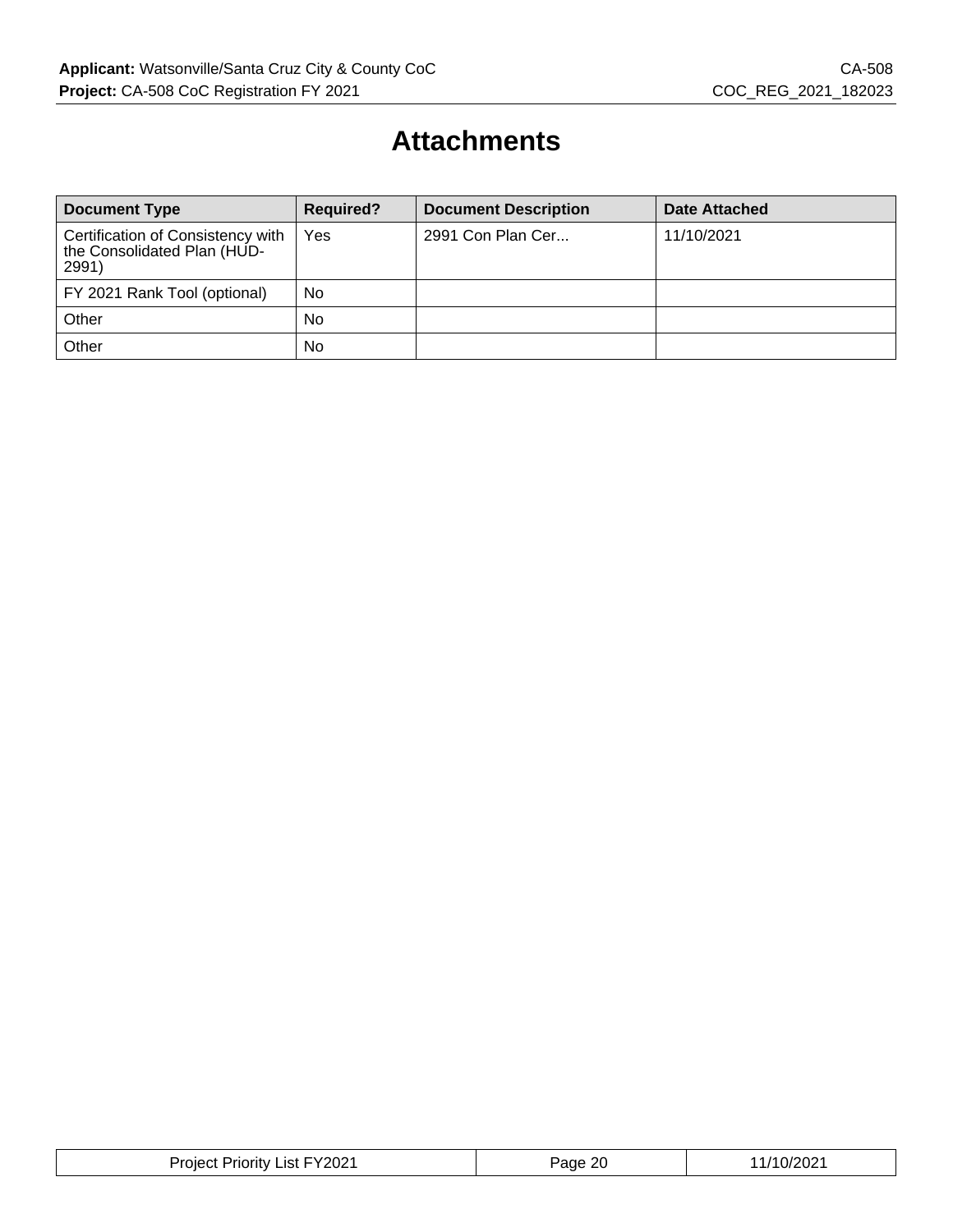# **Attachment Details**

**Document Description:** 2991 Con Plan Certifications 2021

### **Attachment Details**

**Document Description:**

## **Attachment Details**

**Document Description:**

### **Attachment Details**

**Document Description:**

| List FY2021<br>Project<br>Priority | ane. | $V < U \subset I$ |
|------------------------------------|------|-------------------|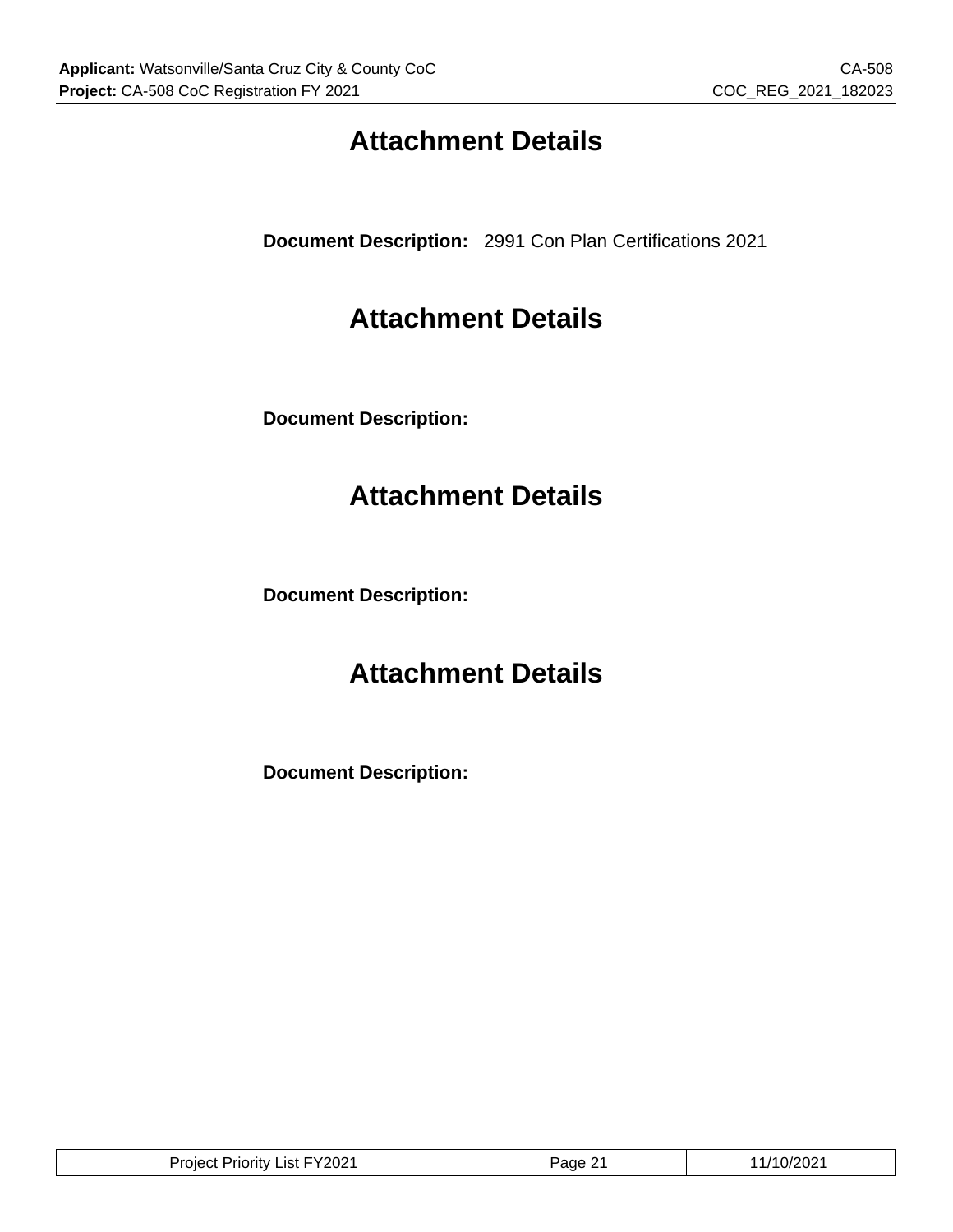### **Submission Summary**

**WARNING: The FY2021 CoC Consolidated Application requires 2 submissions. Both this Project Priority Listing AND the CoC Consolidated Application MUST be submitted.**

**WARNING: The FY2021 CoC Consolidated Application requires 2 submissions. Both this Project Priority Listing AND the CoC Consolidated Application MUST be submitted.**

| Page                                   | <b>Last Updated</b> |  |  |
|----------------------------------------|---------------------|--|--|
|                                        |                     |  |  |
| <b>Before Starting</b>                 | No Input Required   |  |  |
| <b>1A. Identification</b>              | 10/13/2021          |  |  |
| 2. Reallocation                        | 11/10/2021          |  |  |
| 3. Grant(s) Eliminated                 | 11/10/2021          |  |  |
| 4. Grant(s) Reduced                    | No Input Required   |  |  |
| 5A. CoC New Project Listing            | 11/10/2021          |  |  |
| <b>5B. CoC Renewal Project Listing</b> | 11/10/2021          |  |  |
| 5D. CoC Planning Project Listing       | 11/10/2021          |  |  |
| <b>5E. YHDP Renewal</b>                | 11/10/2021          |  |  |

| FY2021<br>List<br>Project<br>Priority L<br>______ | $\sim$<br>Page<br><u>__</u> | 10/202 |
|---------------------------------------------------|-----------------------------|--------|
|---------------------------------------------------|-----------------------------|--------|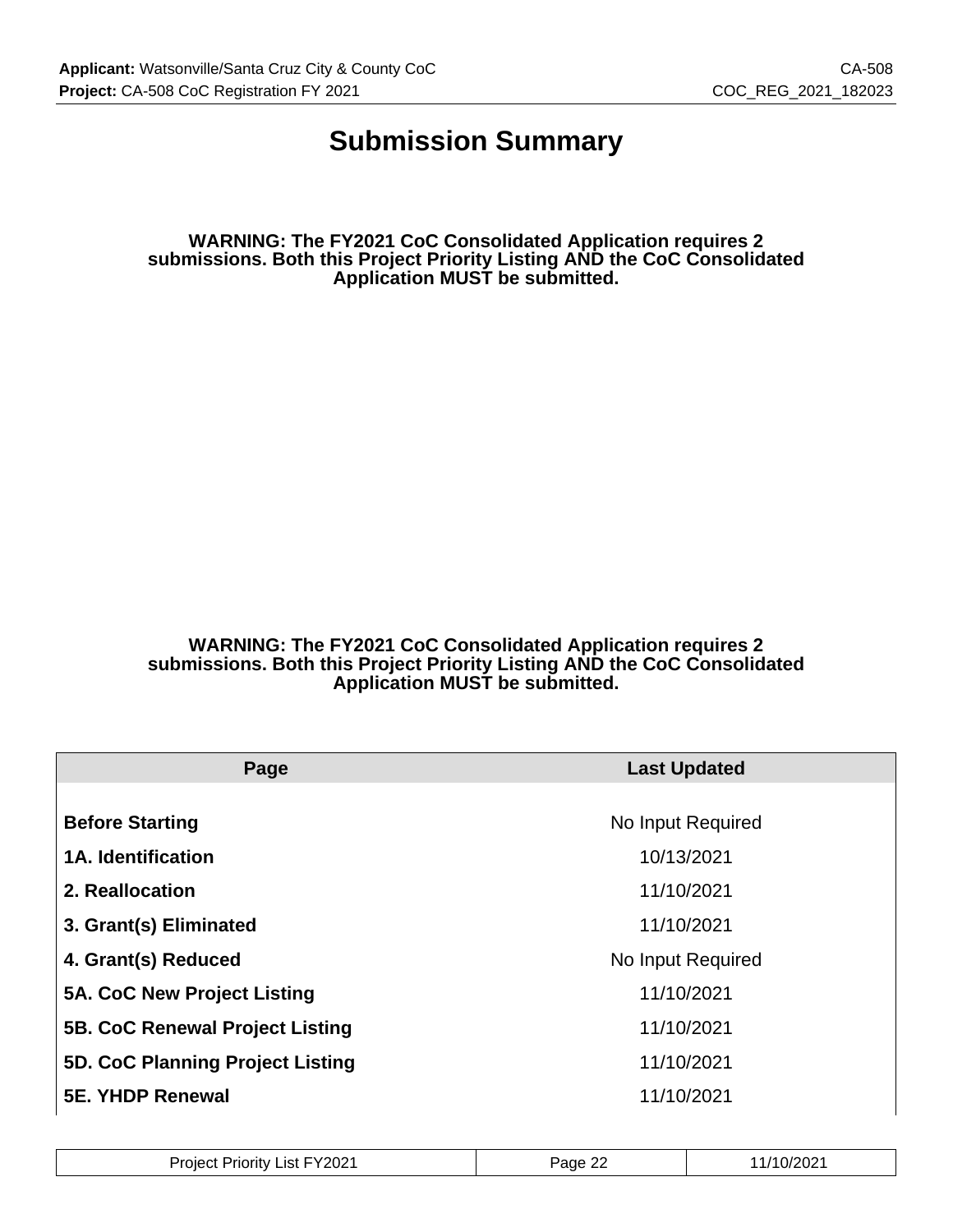| 5F. YHDP Replace          | 11/10/2021        |
|---------------------------|-------------------|
| <b>Funding Summary</b>    | No Input Required |
| <b>Attachments</b>        | 11/10/2021        |
| <b>Submission Summary</b> | No Input Required |
|                           |                   |

| Project Priority List FY2021 | ാ<br>Page 25 | 11/10/2021 |
|------------------------------|--------------|------------|
|------------------------------|--------------|------------|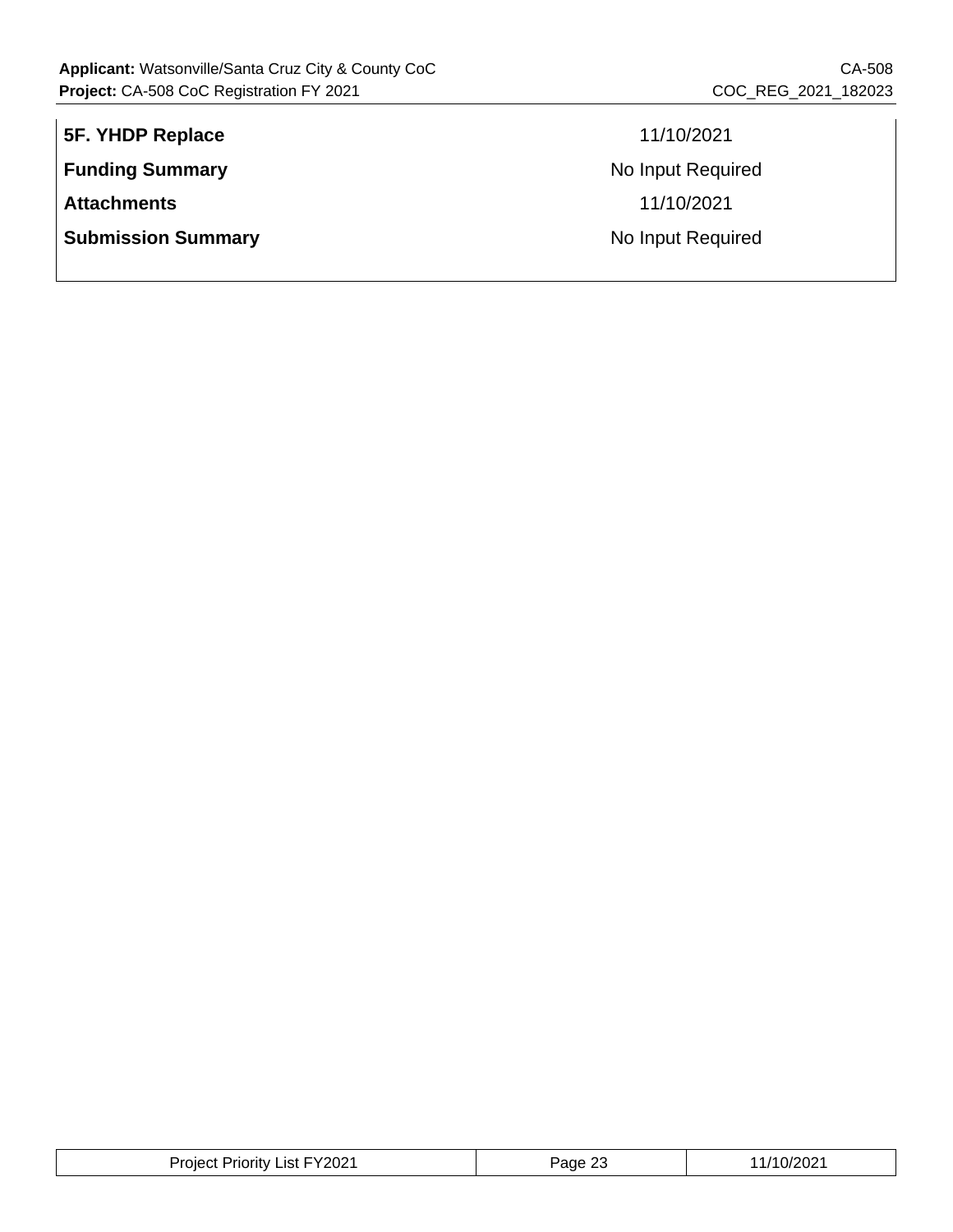# **Certification of Consistency**<br>with the Consolidated Plan

**U.S. Department of Housing** and Urban Development

I certify that the proposed activities/projects in the application are consistent with the jurisdiction's current, approved Consolidated Plan. (Type or clearly print the following information:)

| Applicant Name:                                                       | Watsonville/Santa Cruz City & County CoC (CA508)          |
|-----------------------------------------------------------------------|-----------------------------------------------------------|
| Project Name:                                                         | 2019 Continuum of Care Application, Project List Attached |
| Location of the Project:                                              | Within the City of Santa Cruz                             |
|                                                                       |                                                           |
| Name of the Federal<br>Program to which the<br>applicant is applying: | HUD Continuum of Care Homeless Program                    |
| Name of<br>Certifying Jurisdiction:                                   | City of Santa Cruz                                        |
| Certifying Official<br>of the Jurisdiction<br>Name:                   | Jessica de Wit                                            |
| Title:                                                                | Housing and Community Development Division Manager        |
| Signature:                                                            |                                                           |
| Date:                                                                 | 11/10/2021                                                |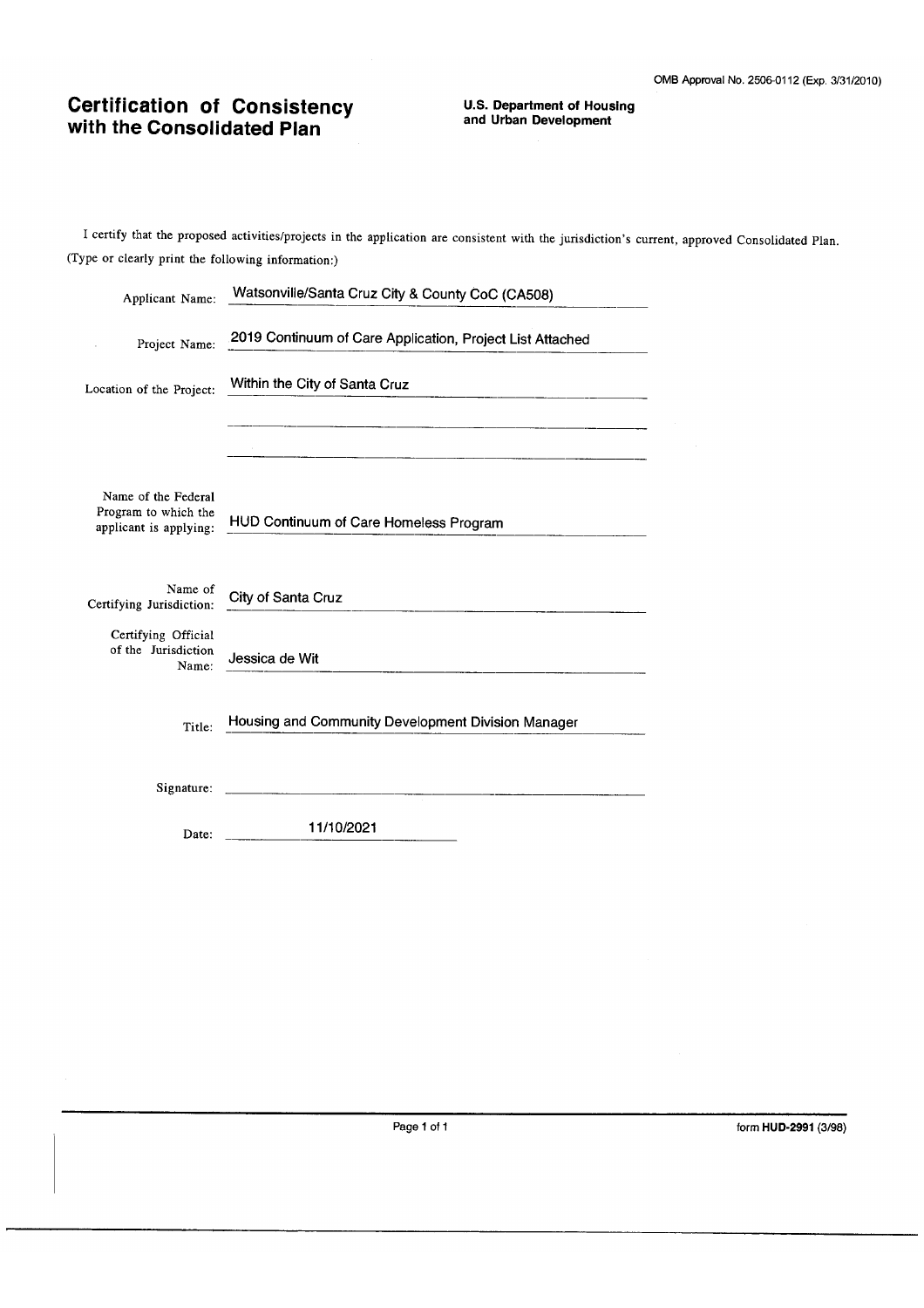# **Certification of Consistency**<br>with the Consolidated Plan

 $\mathcal{A}^{\mathcal{A}}$ 

**U.S. Department of Housing** and Urban Development

I certify that the proposed activities/projects in the application are consistent with the jurisdiction's current, approved Consolidated Plan. (Type or clearly print the following information:)

| Applicant Name:                                                       | Watsonville/Santa Cruz City & County CoC (CA508)          |
|-----------------------------------------------------------------------|-----------------------------------------------------------|
| Project Name:                                                         | 2019 Continuum of Care Application, Project List Attached |
| Location of the Project:                                              | Within the City of Watsonville                            |
|                                                                       |                                                           |
| Name of the Federal<br>Program to which the<br>applicant is applying: | HUD Continuum of Care Homeless Program                    |
| Name of<br>Certifying Jurisdiction:                                   | City of Watsonville                                       |
| Certifying Official<br>of the Jurisdiction<br>Name:                   | Tamara Vides                                              |
| Title:                                                                | Deputy City Manager                                       |
| Signature:                                                            |                                                           |
| Date:                                                                 | 11/10/2021                                                |

Page 1 of 1

form HUD-2991 (3/98)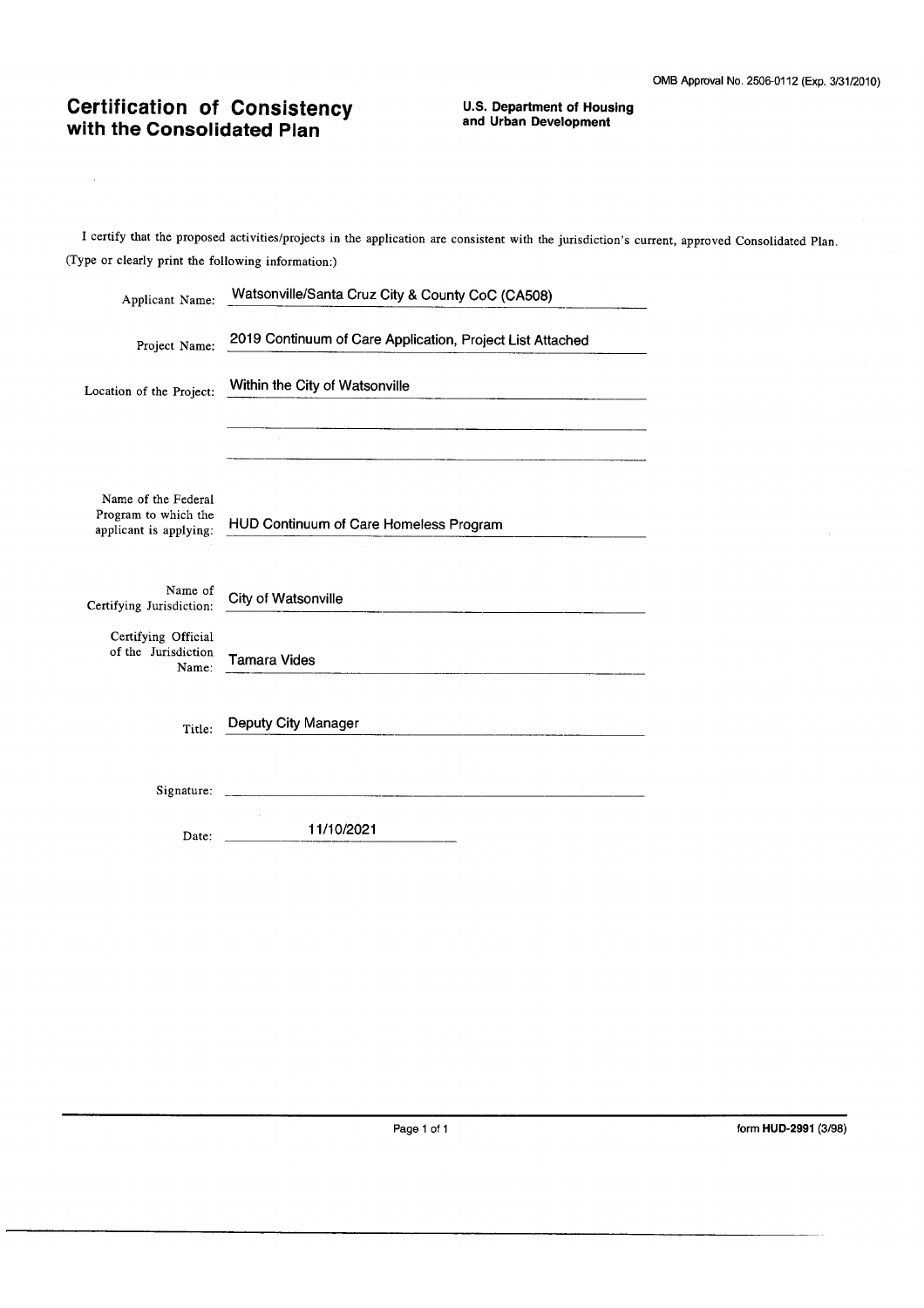# **Certification of Consistency**<br>with the Consolidated Plan

**U.S. Department of Housing** and Urban Development

I certify that the proposed activities/projects in the application are consistent with the jurisdiction's current, approved Consolidated Plan. (Type or clearly print the following information:)

| Applicant Name:                                                       | Watsonville/Santa Cruz City & County CoC (CA508)                                                                      |
|-----------------------------------------------------------------------|-----------------------------------------------------------------------------------------------------------------------|
| Project Name:                                                         | 2019 Continuum of Care Application, Project List Attached                                                             |
| Location of the Project:                                              | Non-Entitlement Areas Within Santa Cruz County                                                                        |
|                                                                       |                                                                                                                       |
| Name of the Federal<br>Program to which the<br>applicant is applying: | HUD Continuum of Care Homeless Program                                                                                |
| Name of<br>Certifying Jurisdiction:                                   | State of California, Dept. of Housing & Community Development                                                         |
| Certifying Official<br>of the Jurisdiction<br>Name:                   | Zachary Olmstead                                                                                                      |
| Title:                                                                | <b>Chief Deputy Director</b>                                                                                          |
| Signature:                                                            | <u> 1950 - Johann Barbara, martxa eta monte eta monte eta monte eta monte eta monte eta monte eta monte eta monte</u> |
| Date:                                                                 | 11/10/2021                                                                                                            |